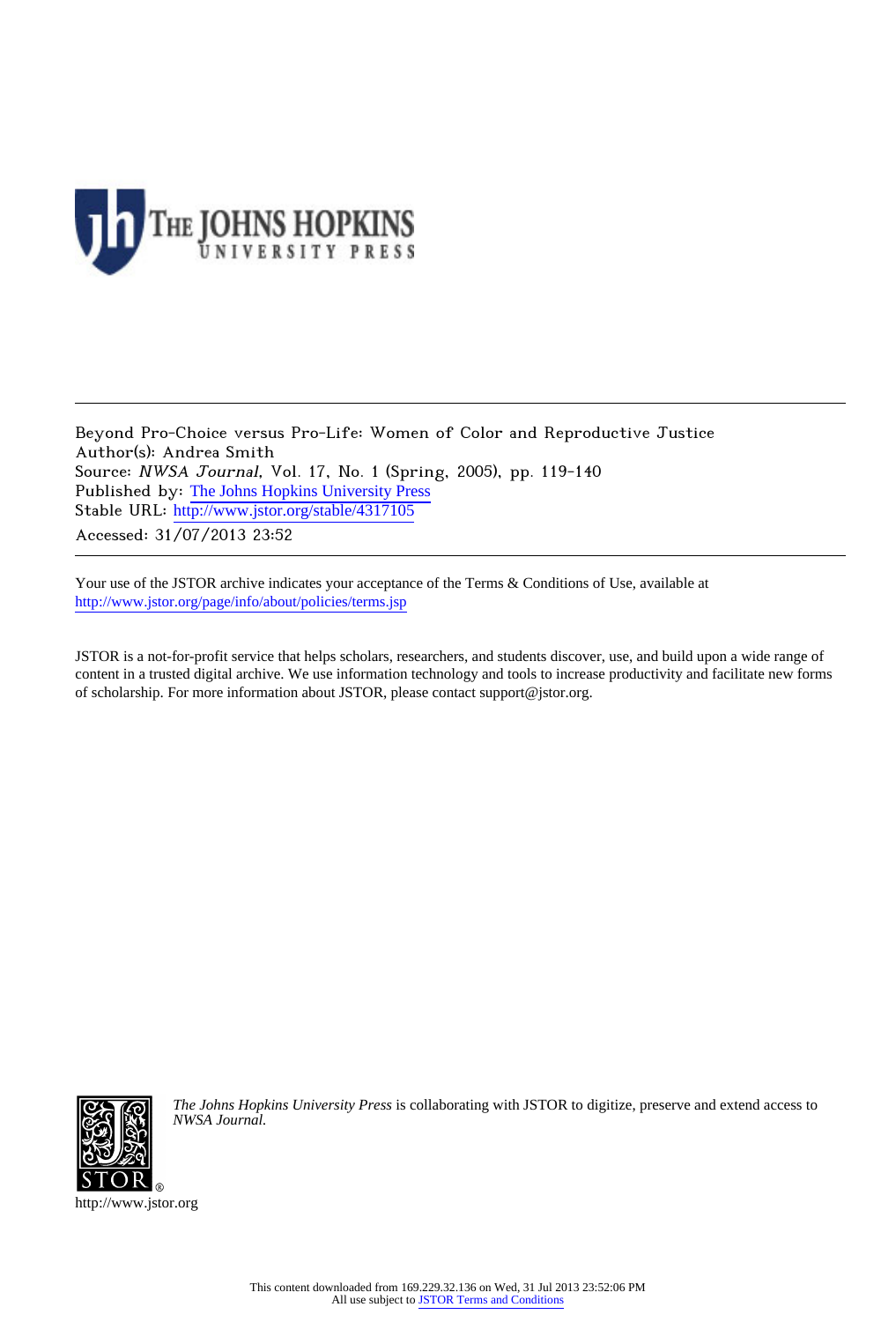# **Beyond Pro-Choice Versus Pro-Life: Women of Color and Reproductive Justice**

#### **ANDREA SMITH**

**This paper argues that the pro-life versus pro-choice paradigm for understanding reproductive rights is a model that marginalizes women of color, poor women, women with disabilities, and women from other marginalized communities. The pro-life versus pro-choice paradigm serves to both reify and mask the structures of white supremacy and capitalism that undergird the reproductive choices that women make. While both camps of the pro-choice and pro-life debate give lip service to addressing the concerns of women of color, in the end the manner in which both articulate the issues at stake contributes to their support of political positions that are racist and sexist and which do nothing to support either life or real choice for women of color. Instead, women of color activists should develop alternative paradigms for articulating reproductive justice that make critiques of capitalism and criminalization central to the analysis rather than simply expand either pro-choice or pro-life frameworks.** 

**Keywords: women of color / Native American women / reproductive rights / pro-choice / pro-life / prisons / prison industrial complex / capitalism / contraceptives** 

**Once, while taking an informal survey of Native women in Chicago about their position on abortion-were they "pro-life" or "pro-choice"-I quickly found that their responses did not neatly match up with these media-mandated categories.** 

**Example 1:** 

**Me: Are you pro-choice or pro-life? Respondent 1: Oh I am definitely pro-life. Me: So you think abortion should be illegal? Respondent 1: No, definitely not. People should be able to have an abortion if they want. Me: Do you think then that there should not be federal funding for abortion services? Respondent 1: No, there should be funding available so that anyone can afford to have one.** 

**Example 2:** 

**Me: Would you say you are pro-choice or pro-life? Respondent 2: Well, I would say that I am pro-choice, but the most important thing to me is promoting life in Native communities.** 

**?02005 NWSA JOURNAL, VOL. 17 No. 1 (SPRING)**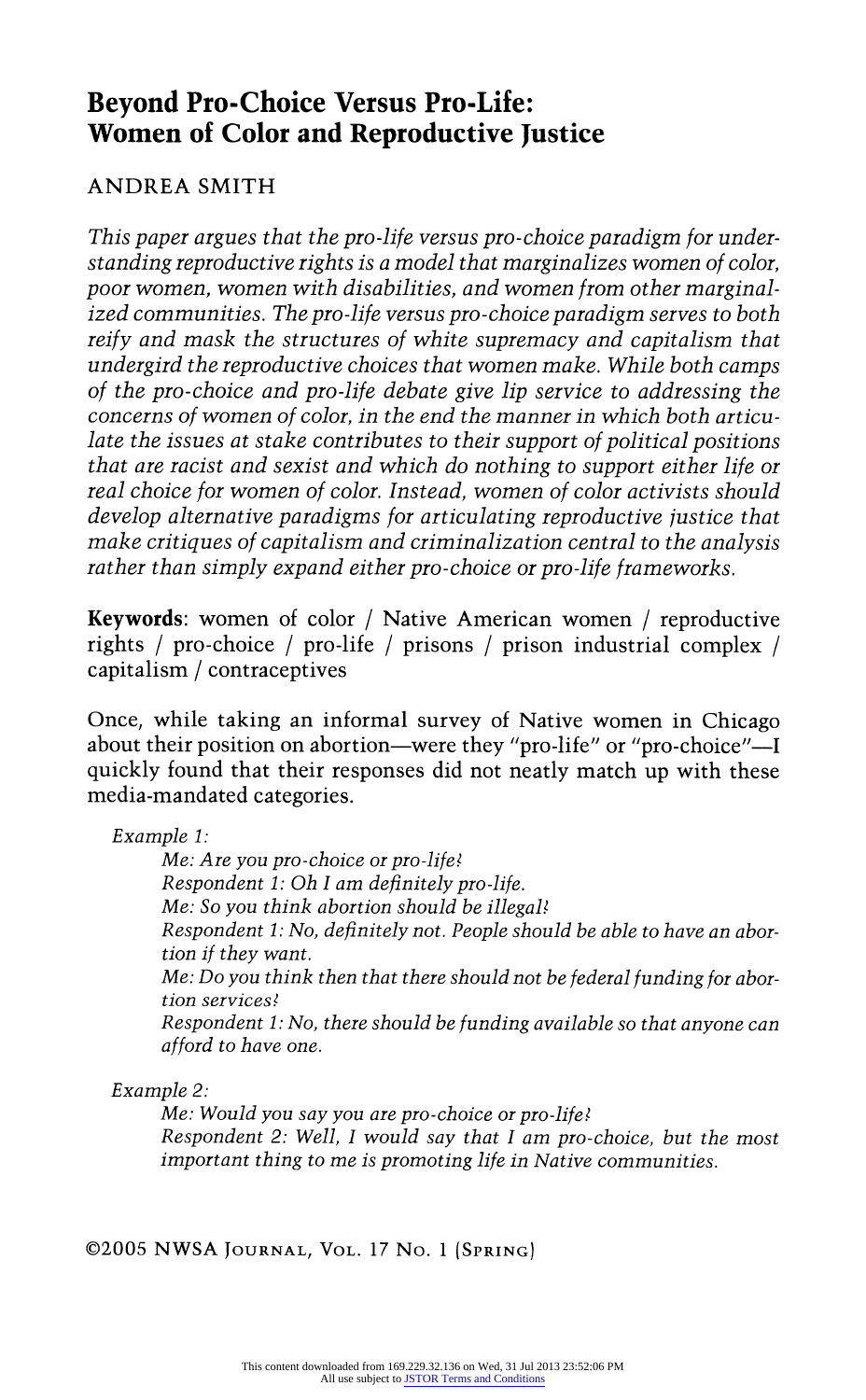**These responses make it difficult to categorize the Native women queried neatly into "pro-life" or "pro-choice" camps. Is Respondent #1 pro-life because she says she is pro-life? Or is she pro-choice because she supports the decriminalization of and public funding for abortion? I would argue that, rather than attempt to situate these respondents in pro-life or pro-choice camps, it is more useful to recognize the limitations of the prolife/pro-choice dichotomy for understanding the politics around reproductive justice. Unlike pro-life versus pro-choice advocates who make their overall political goal either the criminalization or decriminalization of abortion, the reproductive frameworks these Native women are implicitly articulating are based on fighting for life and self-determination of their communities. The criminalization of abortion may or may not be a strategy for pursuing that goal.** 

**In previous works, I have focused more specifically on Native women and reproductive justice (Smith 2001). Here, I am using these Native women's responses to questions about abortion to argue that the pro-life versus pro-choice paradigm is a model that marginalizes women of color, poor women, and women with disabilities. The pro-life versus pro-choice paradigm reifies and masks the structures of white supremacy and capitalism that undergird the reproductive choices that women make, and it also narrows the focus of our political goals to the question of criminalization of abortion. Ironically, I will contend, while the pro-choice and pro-life camps on the abortion debate are often articulated as polar opposites, both depend on similar operating assumptions that do nothing to support either life or real choice for women of color. In developing this analysis, I seek to build on previous scholarship that centers women of color as well as reflect on my fifteen years as an activist in the reproductive justice movement through such organizations as Illinois National Abortion and Reproductive Rights Action League (NARAL), the Chicago Abortion Fund, Women of All Red Nations, Incite! Women of Color Against Violence, and Committee on Women, Population and the Environment. I begin by examining the limitations of the pro-life position. I then explore the problems with the pro-choice position. The paper concludes with suggestions for moving beyond this binary stalemate between "pro-life" and "pro-choice."**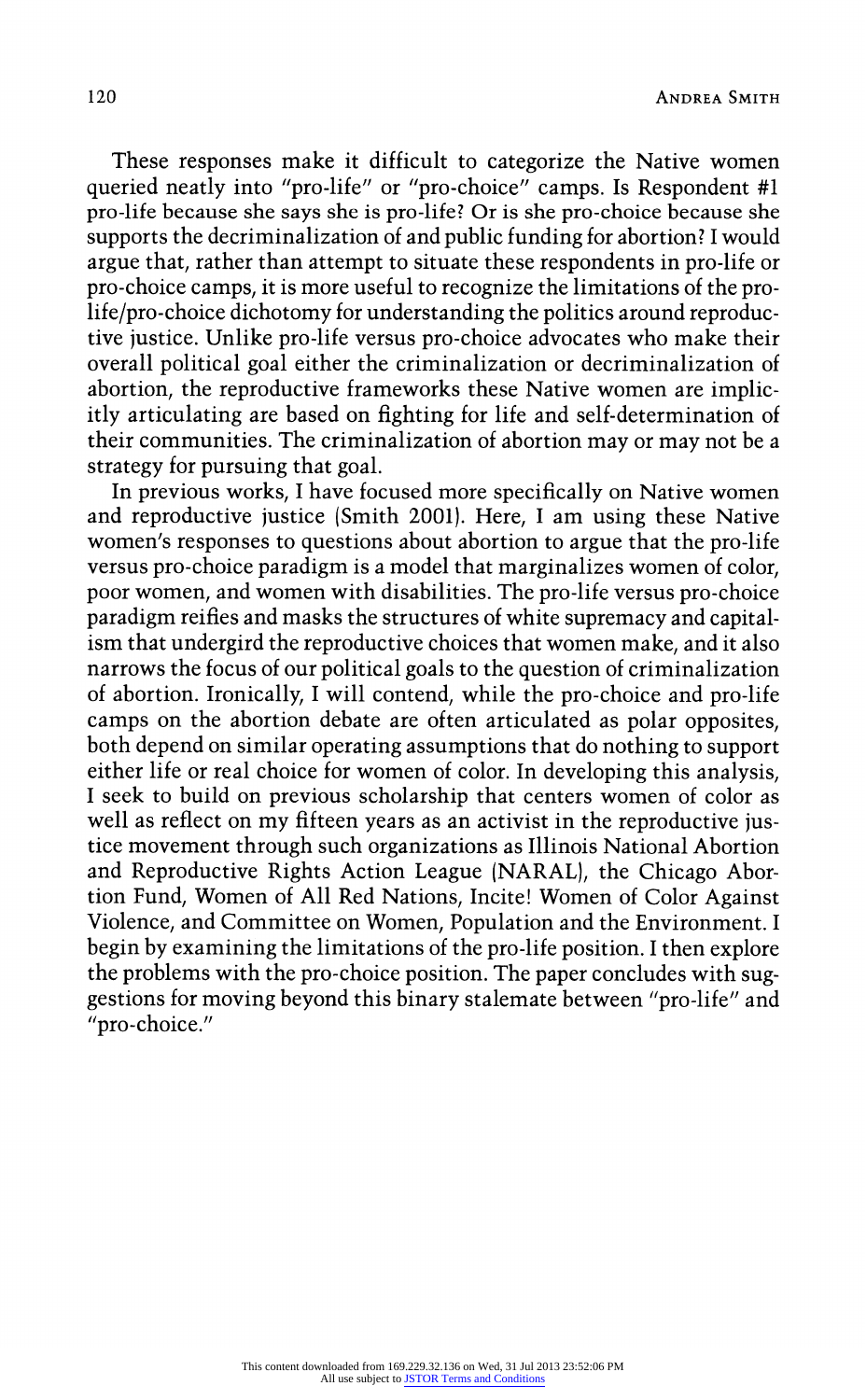## **Pro-Life Politics, Criminalization of Abortion, and the Prison Industrial Complex**

**The fetus is a life-but sometimes that life must be ended. -Jeanette Bushnell, Seattle-based Native health activist (2004)** 

**The pro-life position maintains that the fetus is a life; hence abortion should be criminalized. Consequently, the pro-life camp situates its position around moral claims regarding the sanctity of life. In a published debate on pro-life versus pro-choice positions on the issue of abortion, Gray Crum (former vice-president of South Carolina Citizens for Life) argues that the pro-life position is "ethically pure" (Crum and McCormack 1992, 54). Because of the moral weight he grants to the protection of the life of the fetus, Crum contends that abortion must be criminalized. Any immoral actions that impact others should be a "serious crime under the law" (1992, 28). The pro-choice position counters this argument by asserting that the fetus is not a life, and hence policy must be directed toward protecting a woman's ability to control her own body. To quote sociologist Thelma McCormack's response to Crum: "Life truly begins in the ... hospital room, not in the womb" (Crum and McCormack 1992, 121). Gloria Feldt, president of Planned Parenthood, similarly asserts that if the fetus is established as a life, the principles of Roe v. Wade must necessarily be discarded (Feldt 2004, 90).** 

**Jeanette Bushnell's statement that "The fetus is a life-but sometimes that life must be ended" suggests, however, a critical intervention in the pro-life argument. That is, the major flaw in the pro-life position is NOT the claim that the fetus is a life, but the conclusion it draws from this assertion: that because the fetus is a life, abortion should be criminalized. In this regard, reproductive rights activists and scholars could benefit from the analysis of the anti-prison movement which questions criminalization as an appropriate response to social issues. As I shall demonstrate, assuming a criminal justice regime fails to address social problems or to adjudicate reproductive issues and results in further marginalization of poor women and women of color. To make this connection, I must first provide a critical history of the failures of the prison system to deal effectively with social problems.** 

**The anti-prison industrial complex movement has highlighted the complete failure of the prison system to address social concerns. In fact, not only do prisons not solve social problems, such as "crime," they are more likely to increase rather than decrease crime rates (Currie 1998; Donziger 1996; Walker 1998). Most people in prison are there for drug or poverty-related crimes. Prisons do not provide treatment for drug addiction, and it is often easier to access drugs in prison than on the outside. For people who are in prison because of poverty-related crimes, a prison record**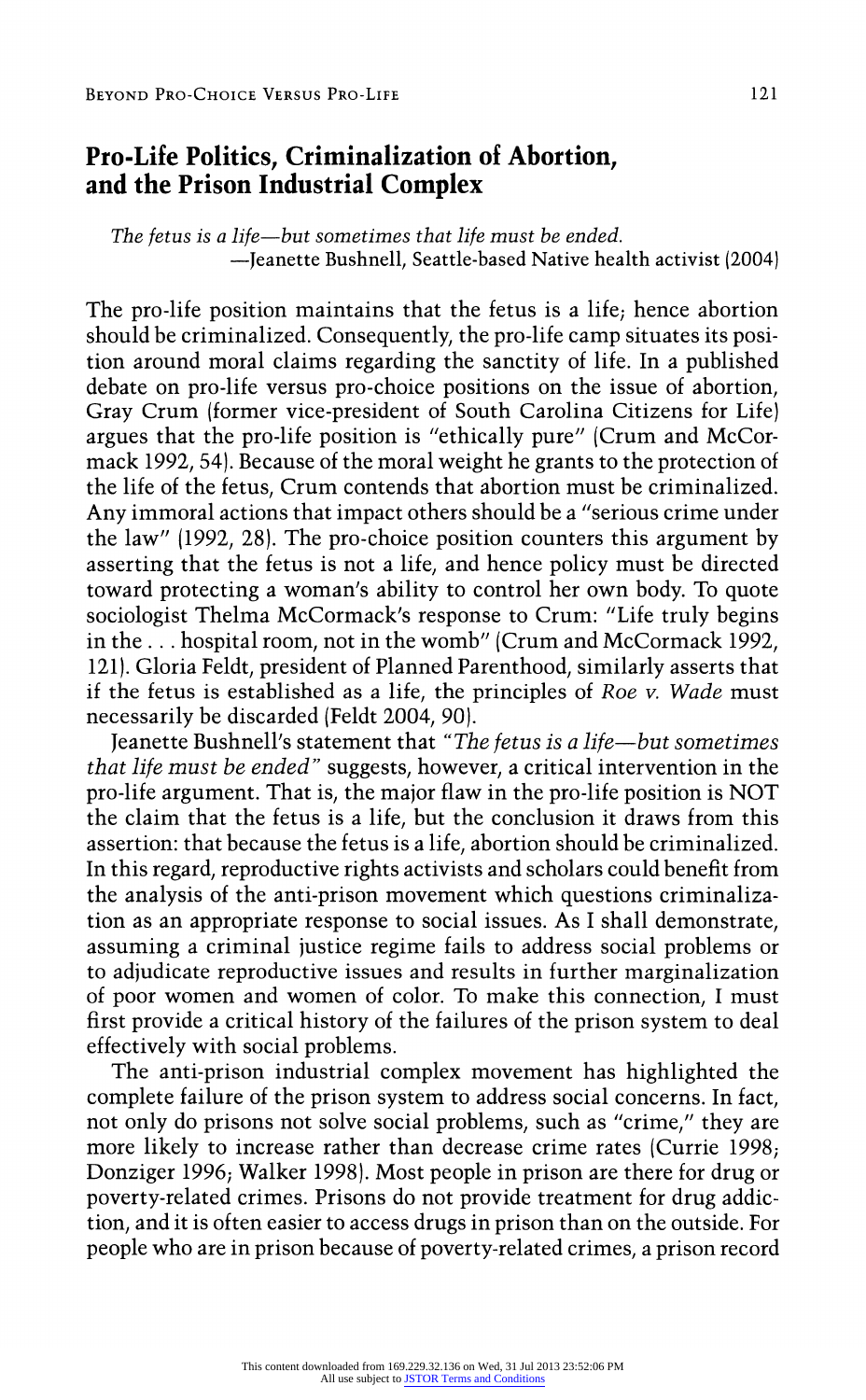**ensures that it will be much more difficult for them to secure employment once they are released. Consistently, study after study indicates that prisons do not have an impact on decreasing crime rates. For instance, the Rand Corporation found that California's three strikes legislation, which requires life sentences for three-time convicted felons, did not reduce the rate of "murders, rapes, and robberies that many people believe to be the law's principal targets" (Walker 1998, 139). In fact, changes in crime rates often have more to do with fluctuations in employment rates than with increased police surveillance or increased incarceration rates (Box and Hale 1982; Jankovic 1977). In addition, as documented by prison activist groups such as the Prison Activist Resource Center, government monies are siphoned away from education and social services into prisons, thus destabilizing communities of color and increasing their vulnerability to incarceration (Prison Activist Resource Center 2004).** 

**The failure of prisons is well known to policymakers. In fact, John Dilulio, prominent right-wing analyst who was one of the major advocates for the build-up of the prison industrial complex, later renounced his position and came out in support of a prison moratorium (Dilulio 1999). Given that this failure is well known, it then becomes apparent that the purpose of prisons has never been to stop crime. Rather, as a variety of scholars and activists have argued, the purpose has been in large part to control the population of communities of color. As Michael Mancini (1991) and Angela Davis (2003) point out, the racial background of the prison population prior to the Civil War was white. After the Civil War, the Thirteenth**  Amendment was passed, which prohibits slavery-except for prisoners. **The slavery system was then essentially replaced by the convict leasing system, which was often even more brutal than the former. Under slavery, slave-owners at least had a financial incentive to keep slaves alive. In the convict leasing system, no such incentive existed-if a prisoner died, she or he could simply be replaced by another prisoner (Davis 2003; Mancini 1991). The regime of the prison was originally designed to "reform" the prisoner by creating conditions for penitence (hence the term "penitentiary") (Ignatieff 1978). After the Civil War, however, the prison adopted similar regimes of punishment found in the slavery system that coincided with the re-enslavement of black communities into the convict leasing system (Davis 2003). As Davis argues, "racisms ... congeal and combine in prisons"; they exist to maintain the capitalist and white supremacist underpinnings of U.S. society (Davis 2003, 26). The continuing racism of the prison system is evidenced by who is in prison. In 1994, for instance, one out of every three African American men between the ages of 20 and 29 was under some form of criminal justice supervision (Mauer 1999). Two-thirds of men of color in California between the ages of 18 and 30 have been arrested (Donziger 1996, 102-4). Six of every ten juveniles in federal custody are American Indian and two-thirds of women in prison are women of color (Prison Activist Resource Center 2004).**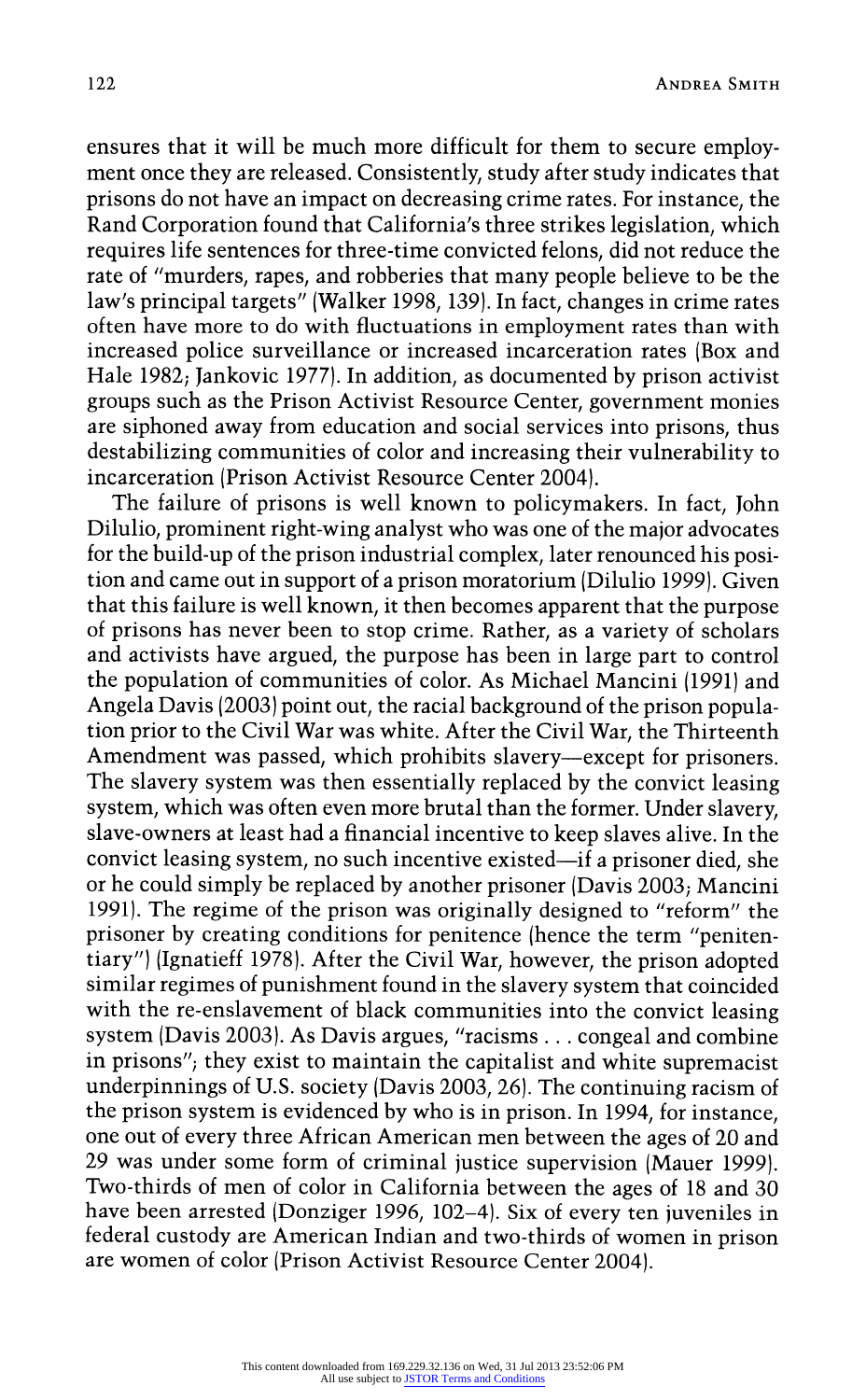**In a statement that also applies to the criminalization of abortion, Davis further argues that it is critical to disarticulate the equation between crime and punishment because the primary purpose is not to solve the problem of crime.** 

**"Punishment" does not follow from "crime" in the neat and logical sequence offered by discourses that insist on the justice of imprisonment, but rather punishment-primarily through imprisonment (and sometimes death)-is linked to the agendas of politicians, the profit drive of corporations, and media representations of crime. Imprisonment is associated with the racialization of those most likely to be punished.... If we ... strive to disarticulate crime and punishment... then our focus must not rest only on the prison system as an isolated institution but must also be directed at all the social relations that support the permanence of the prison. (2003, 112).** 

**Prisons simply are not only ineffective institutions for addressing social concerns, they drain resources from institutions that could be more effective. They also mark certain peoples, particularly people of color, as inherently "criminal," undeserving of civil and political rights-thus increasing their vulnerability to poverty and further criminalization.** 

**Davis's principle of disarticulation is critical in reassessing the pro-life position. That is, whether or not one perceives abortion to be a crime, it does not therefore follow that punishment in the form of imprisonment is a necessary response. Criminalization individualizes solutions to problems that are the result of larger economic, social, and political conditions. Consequently, it is inherently incapable of solving social problems or addressing crime. Alternative social formations and institutions that can speak to these large scale political and economic conditions are the appropriate place to address social issues, such as reproductive justice. As Davis argues: "Prison needs to be abolished as the dominant mode of addressing social problems that are better solved by other institutions and other means. The call for prison abolition urges us to imagine and strive for a very different social landscape" (Rodriguez 2000, 215). Thus, even if we hold that a top social priority is to reduce the number of abortions, there is no evidence to suggest that involving the criminal justice system will accomplish that goal, given that it has not been effective in reducing crime rates or addressing social problems. In addition, increased criminalization disproportionately affects people of color-and in the case of abortion, women of color and poor women. An interrogation of the assumptions behind the pro-life movement suggests that what distinguishes the pro-life position is not so much a commitment to life (since criminalization promotes death rather than life, particularly in communities of color and poor communities), but rather a commitment to criminal justice interventions in reproductive justice issues.** 

**An assessment of recent debates within the anti-domestic/sexual assault movements further illustrates this argument. As I, and others,**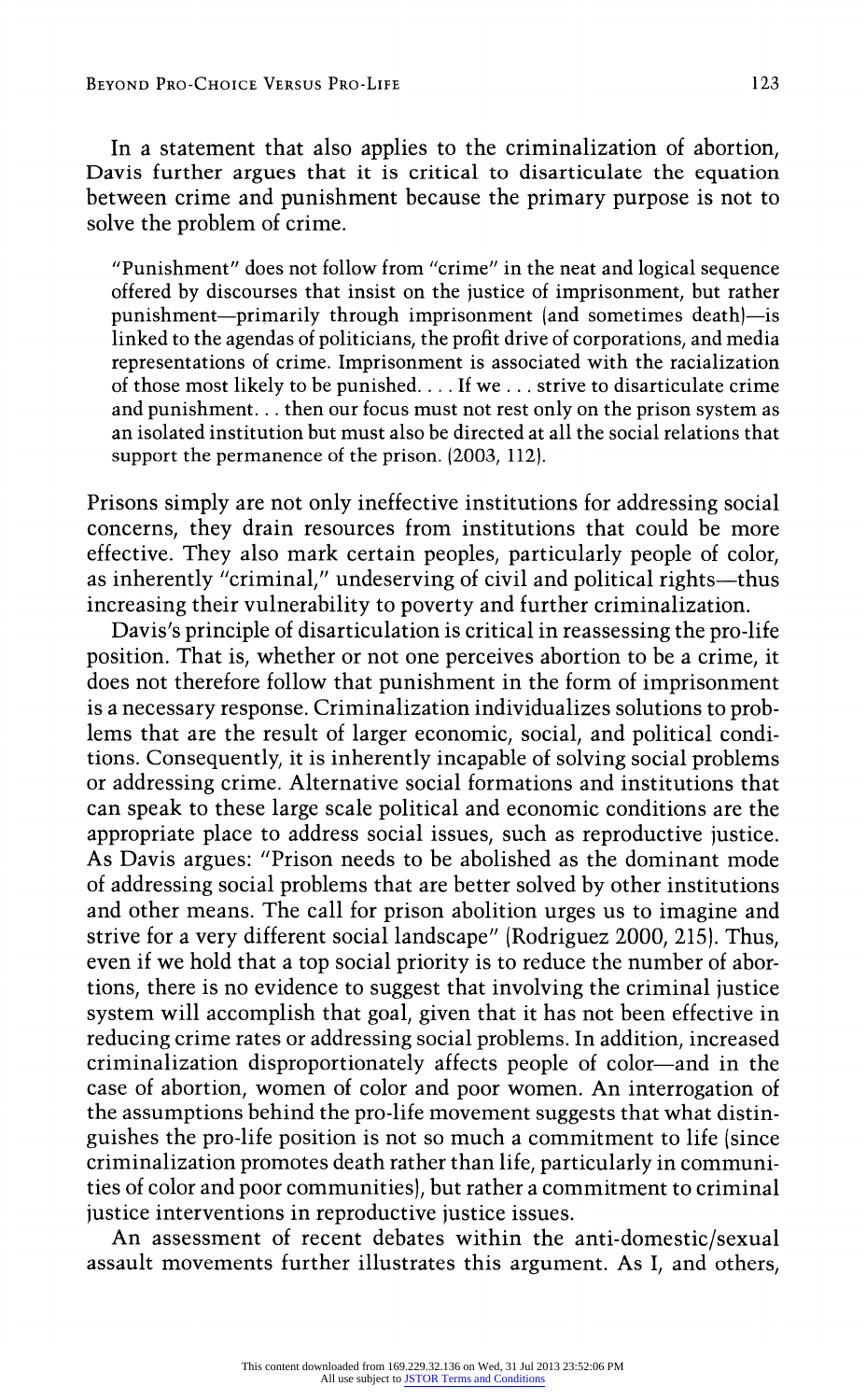**have argued, the anti-violence movement, as it became increasingly funded by the state, began to rely on criminal justice interventions (Smith 2005/in press). Domestic violence and sexual assault agencies formed their strategy around the slogan that sexual and domestic violence is a crime. The response then of activists was to push for increased criminalization of sexual and domestic violence through mandatory arrest policies, no-drop prosecution policies, and longer sentencing. Sadly, the result of this approach was that not only did it not reduce violence rates, it often contributed further to women's victimization. For instance, under mandatory arrests laws, the police often arrest the women who are being battered. In fact, The New York Times recently reported that the impact of strengthened anti-domestic violence legislation is that battered women kill their abusive partners less frequently; however, batterers do not kill their partners less frequently, and this is more true in black than white communities (Butterfield 2000). Thus, ironically, laws passed to protect battered women are actually protecting their batterers! While prisons currently are not filled with batterers and rapists, this approach contributed to the growth of the prison industrial complex by implicitly buying into a criminal justice regime on which the prison system depends. Legislators attach violence against women provisions (such as the Violence Against Women Act) to repressive anti-crime bills, and by so doing legislators can then rely on anti-violence activists to support the legislation as a whole.** 

**Similarly, the pro-life position implicitly supports the prison industrial complex by unquestioningly supporting a criminal justice approach that legitimizes rather than challenges the prison system. As Davis (2003) argues, it is not sufficient to challenge the criminal justice system; we must build alternatives to it. Just as the women of color anti-violence movement is currently developing strategies for ending violence (Smith 2005/in press), a consistent pro-life position would require activists to develop responses to abortion that do not rely on the prison industrial complex. Otherwise, these pro-life activists will continue to support policies that are brutally oppressive, particularly to communities of color and poor communities.** 

**Interestingly, this critique of the prison system is prevalent even within conservative evangelical circles. For example, Charles Colson, a prominent Christian Right activist, founder of Prison Fellowship, and former attorney with the Nixon administration, served time in prison for his role in the Watergate break-in. Following his imprisonment, Colson began to work on prison reform, organizing the Prison Fellowship and its associated lobbying arm, Justice Fellowship. Many platforms implicitly or explicitly supported by Prison and Justice Fellowship could be used to question the wisdom of the criminalization of abortion: decarceration for drug offenders (Colson 1977, 17; Colson 1980, 52); minimum wage compensation for prison labor (Lawton 1988, 38); decarceration of all**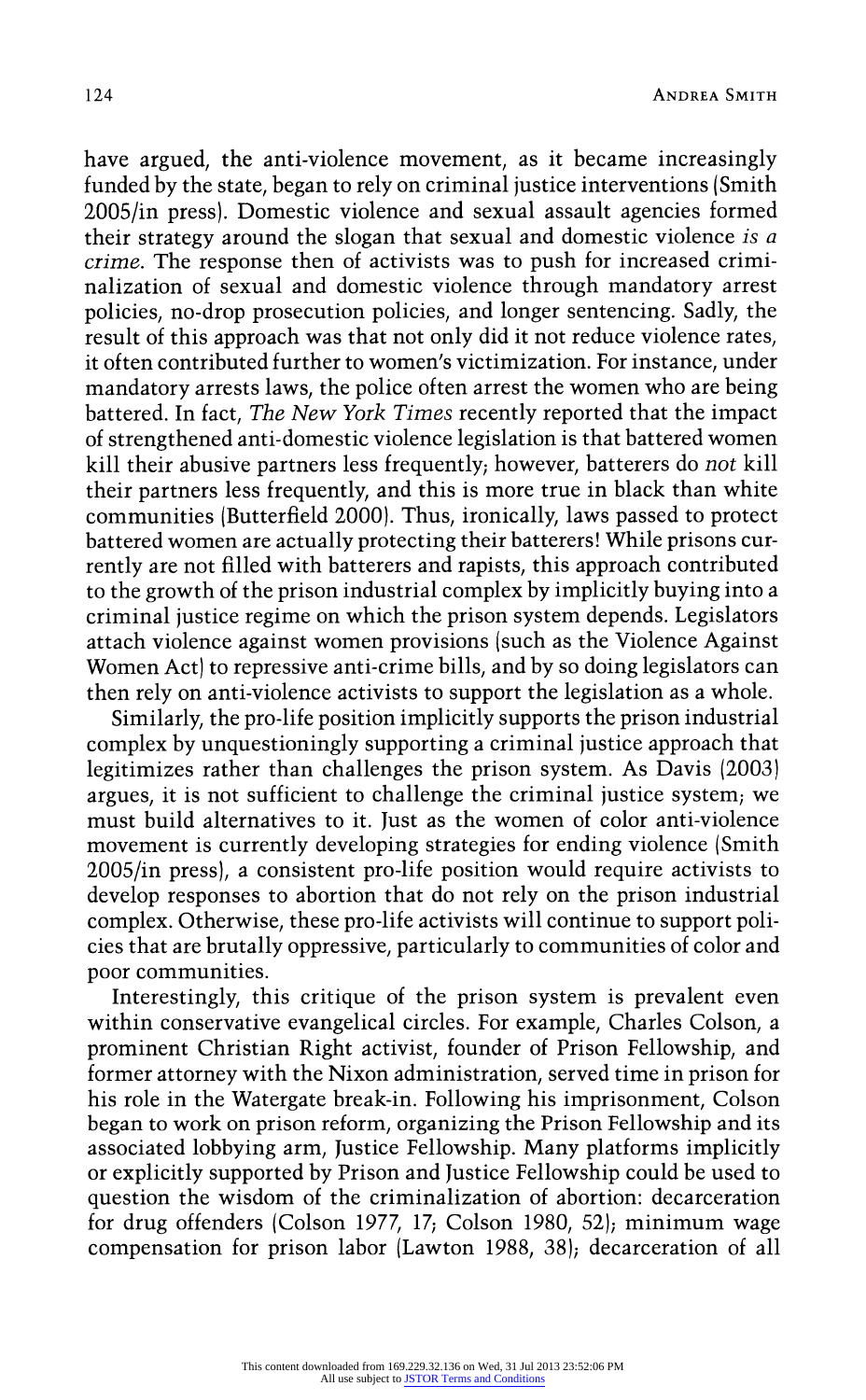**nonviolent offenders ("The first thing we have to do with prisons today is to get the nonviolent people out") (Forbes 1982, 33: Smarto 1993; 46); prison construction moratoriums (Colson 1985, 29; Mill 1999; Van Ness 1985); eradication of mandatory sentencing (Forbes 1982, 33); suffrage for convicted felons (Colson 1985, 34); and expansion of community sentencing programs (Colson 1985, 29; Pulliam 1987; Van Ness 1985). In fact, Colson argues that 50 percent of people in prison today should be released immediately (Fager 1982, 23). To quote Colson:** 

**The whole system of punishment today is geared toward taking away people's dignity, putting them in an institution, and locking them up in a cage. Prisons are overcrowded, understaffed, dirty places. Eighty percent of American prisons are barbaric-not just brutal, but barbaric.... Prison as a punishment is a failure. Mandatory sentences and longer sentences are counterproductive ... the tougher the laws, I'm convinced, the more lawless and violent we will become. As for public safety, it can hardly be said that prisons contribute to public safety. . .. Prisons obviously are not deterring criminal conduct. The evidence is overwhelming that the more people we put in prison, the more crime we have. All prisons do is warehouse human beings and at exorbitant cost. (Colson 1983, 15; Fager 1982, 23; Forbes 1982, 34)1** 

**Yet, despite his sustained critique of the failure of the prison system, Colson never critiques the wisdom of criminalization as the appropriate response to abortion. In the name of promoting life, the pro-life movement supports one of the biggest institutions of violence and death in this society. But given that this critique of criminalization is not inaccessible to large sectors of the pro-life movement, there should be opportunities to make anti-criminalization interventions into pro-life discourse. Thus, the major flaw in the pro-life position is not so much its claim that the fetus is a life, but its assumption that because the fetus is a life, abortion should be criminalized. A commitment to criminalization of social issues necessarily contributes to the growth of the prison system because it reinforces the notion that prisons are appropriate institutions for addressing social problems rather than causes of the problems. Given the disproportionate impact of criminalization on communities of color, support for criminalization as public policy also implicitly supports racism.** 

**In addition, I am suggesting that those committed to pro-choice positions will be more effective and politically consistent if they contest the pro-life position from an anti-prison perspective. For instance, increasingly, poor women and women of color are finding their pregnancies criminalized. As Dorothy Roberts (1997) and others have noted, women of color are more likely to be arrested and imprisoned for drug use because, as a result of greater rates of poverty in communities of color, they are more likely to be in contact with government agencies where their drug use can be detected. While white pregnant women are slightly more likely**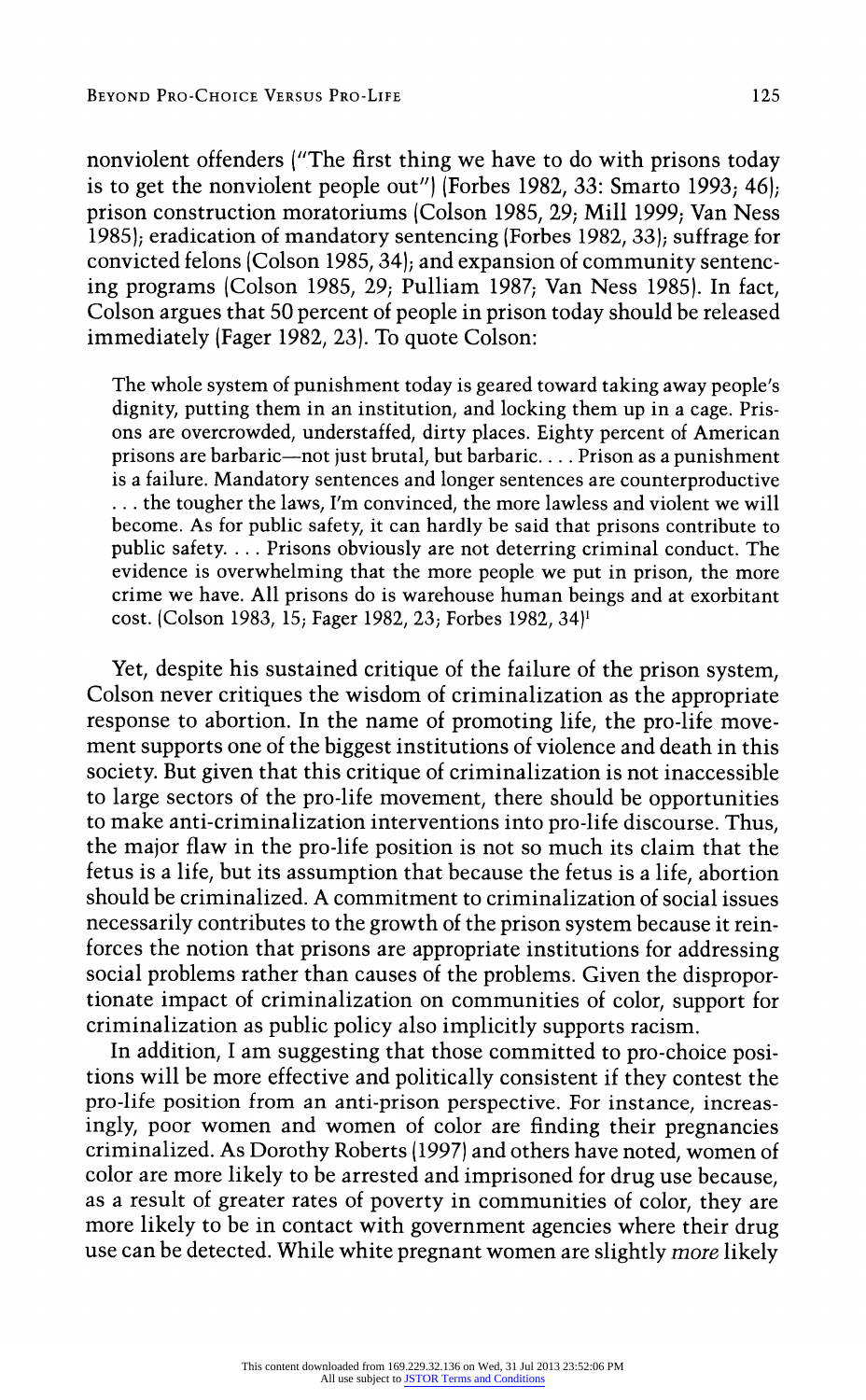**to engage in substance abuse than black women, public health facilities and private doctors are more likely to report black women than white women to criminal justice authorities (Maher 1990; Roberts 1997, 175). Meanwhile, pregnant women who would like treatment for their addiction can seldom get it because treatment centers do not meet the needs of pregnant women. One study found that two-thirds of drug treatment centers would not treat pregnant women (Roberts 1997, 189). Furthermore, the criminalization approach is more likely to drive pregnant women who are substance abusers from seeking prenatal or other forms of health care for fear of being reported to the authorities (Roberts 1997, 190). Roberts critiques communities of color for often supporting the criminalization of women of color who have addictions and for failing to understand this criminalization as another strategy of white supremacy that blames women for the effects of poverty and racism. Lisa Maher (1990) and Rickie Solinger (2001, 148) note that a simple choice perspective is not effective for addressing this problem because certain women become marked as women who make "bad choices" and hence deserve imprisonment.** 

**Similarly, Elizabeth Cook-Lynn (1998) argues in "The Big Pipe Case" that at the same time Native peoples were rallying around Leonard Peltier, no one stood beside Marie Big Pipe when she was incarcerated on a felony charge of "assault with intent to commit serious bodily harm" because she breast fed her child while under the influence of alcohol. She was denied services to treat her substance abuse problem and access to abortion services when she became pregnant. But not only did her community not support her, it supported her incarceration. Cook-Lynn argues that in doing so, the community supported the encroachment of U.S. federal jurisdiction on tribal lands for an issue that would normally be under tribal jurisdiction (1998, 110-25). Cook-Lynn recounts how this demonization of Native women was assisted by the publication of Michael Dorris's (1989) The Broken Cord, which narrates his adoption of a Native child who suffered from fetal alcohol syndrome. While this book has been crucial in sensitizing many communities to the realities of fetal alcohol syndrome, it also portrays the mother of the child unsympathetically and advocates repressive legislative solutions targeted against women substance abusers. Thus, within Native communities, the growing demonization of Native women substance abusers has prompted tribes to collude with the federal government in whittling away their own sovereignty.** 

**In the larger society, Barbara Harris started an organization called CRACK (Children Requiring a Caring Kommunity) in Anaheim, California, which gives women \$200 to have sterilizations. Their mission is to "'save our welfare system' and the world from the exorbitant cost to the taxpayer for each 'drug addicted birth' by offering 'effective preventive measures to reduce the tragedy of numerous drug-affected pregnancies"' (Kigvamasud'Vashi 2001). Some of CRACK's initial billboards read,**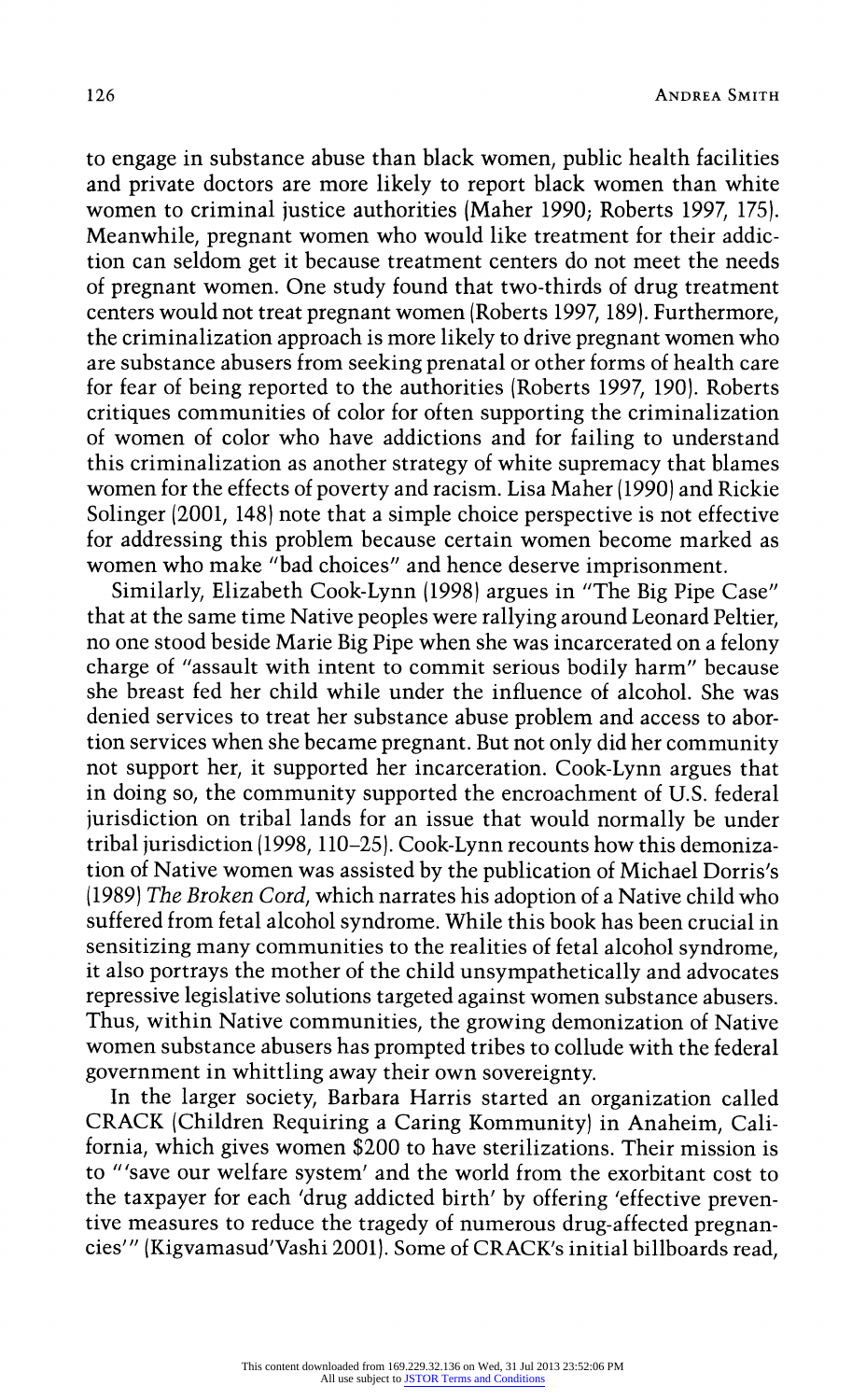**"Don't let a pregnancy ruin your drug habit" (Kigvamasud'Vashi 2001). The organization has since opened chapters in several cities around the country, and has changed its name to Positive Prevention to present a less inflammatory image. Nonetheless, its basic message is the same-that poor women who are substance abusers are the cause of social ills and that the conditions that give rise to poor women becoming substance abusers do not need to be addressed.** 

**Unfortunately, as both Roberts (1997) and Cook-Lynn (1998) point out, even communities of color, including those who identify as both pro-life and pro-choice, have supported the criminalization of women of color who have addiction issues. The reason they support this strategy is because they focus on what they perceive to be the moral culpability of women of color for not protecting the life of their children. If we adopt an antiprison perspective, however, it becomes clear that even on the terms of moral culpability (which I am not defending) it does not follow that the criminal justice approach is the appropriate way to address this social concern.2 In fact, criminal justice responses to unwanted pregnancies and/or pregnant women who have addiction issues demonstrate an inherent contradiction in the pro-life position. Many pro-life organizations have been ardent opponents of population control programs and policies-advocating against the promotion of dangerous contraceptives or the promotion of sterilization in third-world countries. Yet, their position depends on the prison industrial complex that is an institution of population control for communities of color in the United States.** 

**Meanwhile, many pro-choice organizations, such as Planned Parenthood, have supported financial incentives for poor and criminalized women to be sterilized or to take long-acting hormonal contraceptives (Saletan 2003).3 As I will discuss later, part of this political inconsistency is inherent in the articulation of the pro-choice position. But another reason is that many in the pro-choice camp have also not questioned criminalization as the appropriate response for addressing reproductive health concerns. The pro-choice camp may differ from pro-life groups regarding which acts should be criminalized, but it does not necessarily question the criminalization regime itself.** 

### **The Pro-Choice Position and Capitalism**

**The pro-choice camp claims a position that offers more choices for women making decisions about their reproductive lives. A variety of scholars and activists have critiqued the choice paradigm because it rests on essentially individualist, consumerist notions of "free" choice that do not take into consideration all the social, economic, and political conditions that frame the so-called choices that women are forced to make (Patchesky 1990;**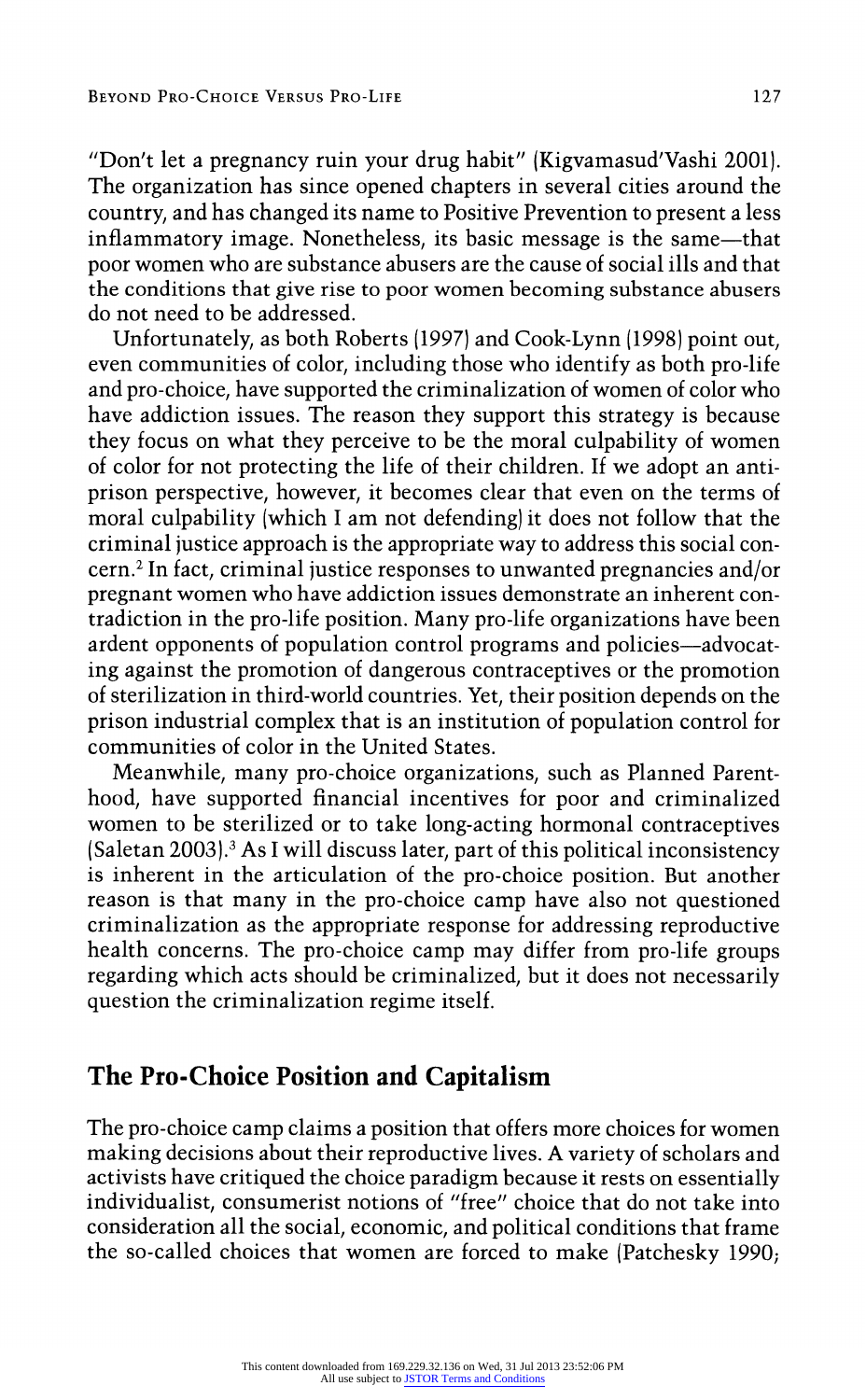**Smith 1999; Solinger 2001). Solinger further contends that in the 1960s and 1970s, abortion rights advocates initially used the term "rights" rather than choice; rights are understood as those benefits owed to all those who are human regardless of access to special resources. By contrast, argues Solinger, the concept of choice is connected to possession of resources, thus creating a hierarchy among women based on who is capable of making legitimate choices (2001, 6). Consequently, since under a capitalist system, those with resources are granted more choices, it is not inconsistent to withdraw reproductive rights choices from poor women through legislation such as the Hyde Amendment (which restricts federal funding for abortion) or family caps for TANF (Temporary Assistance for Needy Families) recipients.4 Solinger's argument can be demonstrated in the writings of Planned Parenthood. In 1960, Planned Parenthood commissioned a study which concluded that poor and working-class families lacked the rationality to do family planning, and that this lack of "rationality and early family planning as middle-class couples" was "embodied in the particular personalities, world views, and ways of life" of the poor themselves (Rainwater 1960, 5, 167). As Solinger states:** 

**"Choice" also became a symbol of middle-class women's arrival as independent consumers. Middle-class women could afford to choose. They had earned the right to choose motherhood, if they liked. According to many Americans, however, when choice was associated with poor women, it became a symbol of illegitimacy. Poor women had not earned the right to choose. (2001, 199-200)** 

**What Solinger's analysis suggests is that, ironically, while the prochoice camp contends that the pro-life position diminishes the rights of women in favor of "fetal" rights; the pro-choice position actually does not ascribe inherent rights to women either. Rather, women are viewed as having reproductive choices if they can afford them or if they are deemed legitimate choice-makers.** 

**William Saletan's (1998) history of the evolution of the pro-choice paradigm illustrates the extent to which this paradigm is a conservative one. Saletan contends that pro-choice strategists, generally affiliated with National Abortion and Reproductive Rights Action League (NARAL), intentionally rejected a rights-based framework in favor of one that focused on privacy from big government. That is, government should not intervene in the woman's right to decide if she wants to have children. This approach appealed to those with libertarian sensibilities who otherwise might have had no sympathy with feminist causes. The impact of this strategy was that it enabled the pro-choice side to keep Roe v. Wade intact-but only in the most narrow sense. This strategy undermined any attempt to achieve a broader pro-choice agenda because the strategy could be used against a broader agenda. For instance, the argument that**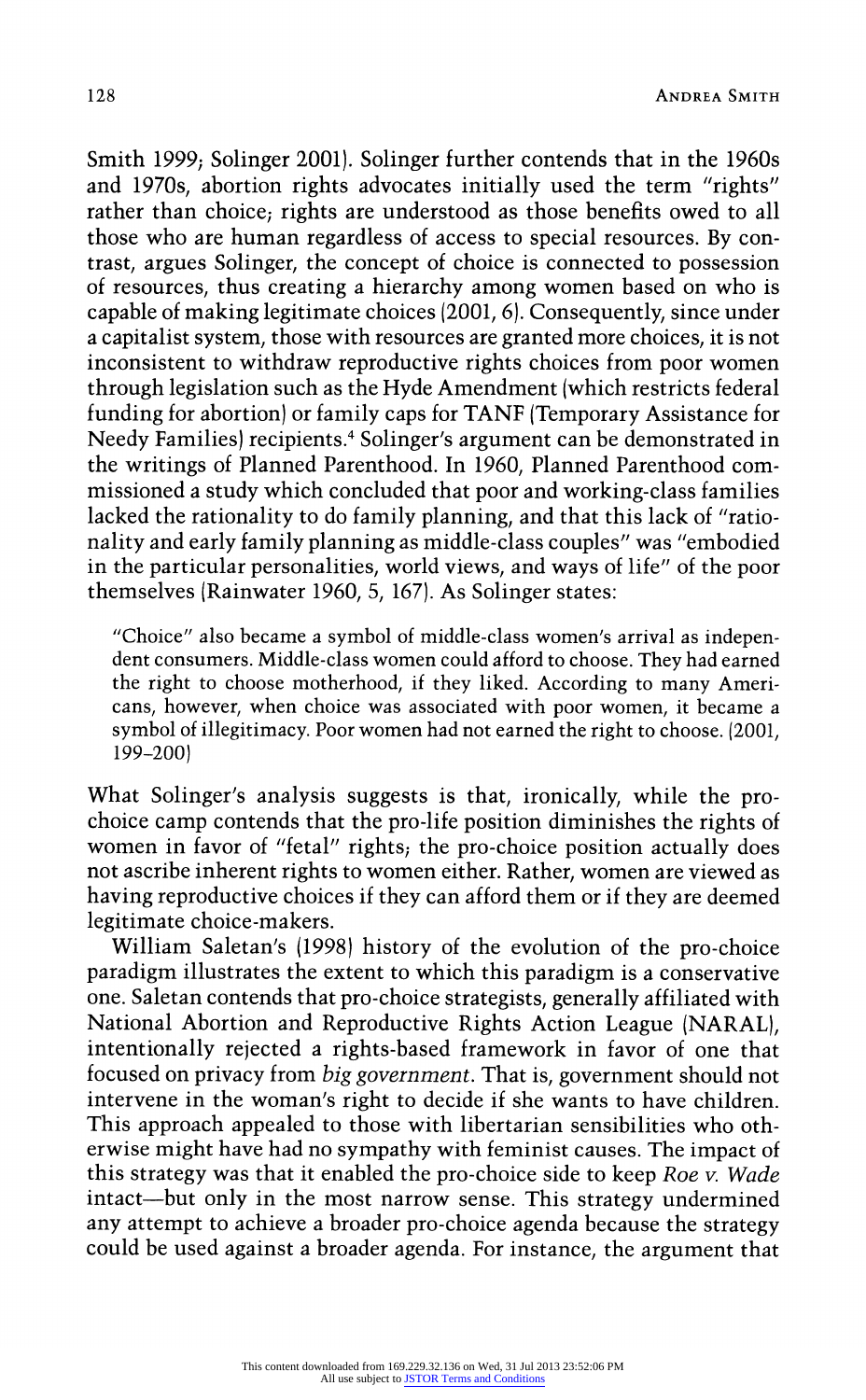**government should not be involved in reproductive rights decisions could also be used by pro-life advocates against federal funding for abortions (Saletan 2003). Consequently, Saletan argues, "Liberals have not won the struggle for abortion rights. Conservatives have" (1998, 114).** 

**Furthermore, this narrow approach has contributed to some pro-choice organizations, such as Planned Parenthood and NARAL, often developing strategies that marginalize women of color. Both supported the Freedom of Choice Act in the early 1990s that retained the Hyde Amendment (Saletan 2003). The Hyde Amendment, besides discriminating against poor women by denying federal funding for abortion services, discriminates against American Indian women who largely obtain healthcare through Indian Health Services, a federal agency. One of NARAL's petitions stated: "The Freedom of Choice Act (FOCA) will secure the original vision of Roe v. Wade, giving all women reproductive freedom and securing that right for future generations [emphasis mine]."' Apparently, poor women and indigenous women do not qualify as "women. "6** 

**Building on this analysis, I would argue that while there is certainly a sustained critique of the choice paradigm, particularly among women of color reproductive rights groups, the choice paradigm continues to govern much of the policies of mainstream groups in a manner that sustains the marginalization of women of color, poor women, and women with disabilities. One example is the extent to which pro-choice advocates narrow their advocacy around legislation that affects the one choice of whether or not to have an abortion without addressing all the conditions that gave rise to a woman having to make this decision in the first place. Consequently, politicians, such as former President Bill Clinton, will be heralded as "pro-choice" as long as they do not support legislative restrictions on abortion regardless of their stance on other issues that may equally impact the reproductive choices women make. Clinton's approval of federal welfare reform that places poor women in the position of possibly being forced to have an abortion because of cuts in social services, while often critiqued, is not viewed as an "anti-choice" position. On Planned Parenthood's and NARAL's websites (www.plannedparenthood. org; www.naral.org) there is generally no mention of welfare policies in these organizations' pro-choice legislation alerts.** 

**A consequence of the choice paradigm is that its advocates frequently take positions that are oppressive to women from marginalized communities. For instance, this paradigm often makes it difficult to develop nuanced positions on the use of abortion when the fetus is determined to have abnormalities. Focusing solely on the woman's choice to have or not have the child does not address the larger context of a society that sees children with disabilities as having worthless lives and that provides inadequate resources to women who may otherwise want to have them. As Martha Saxton notes: "Our society profoundly limits the 'choice' to**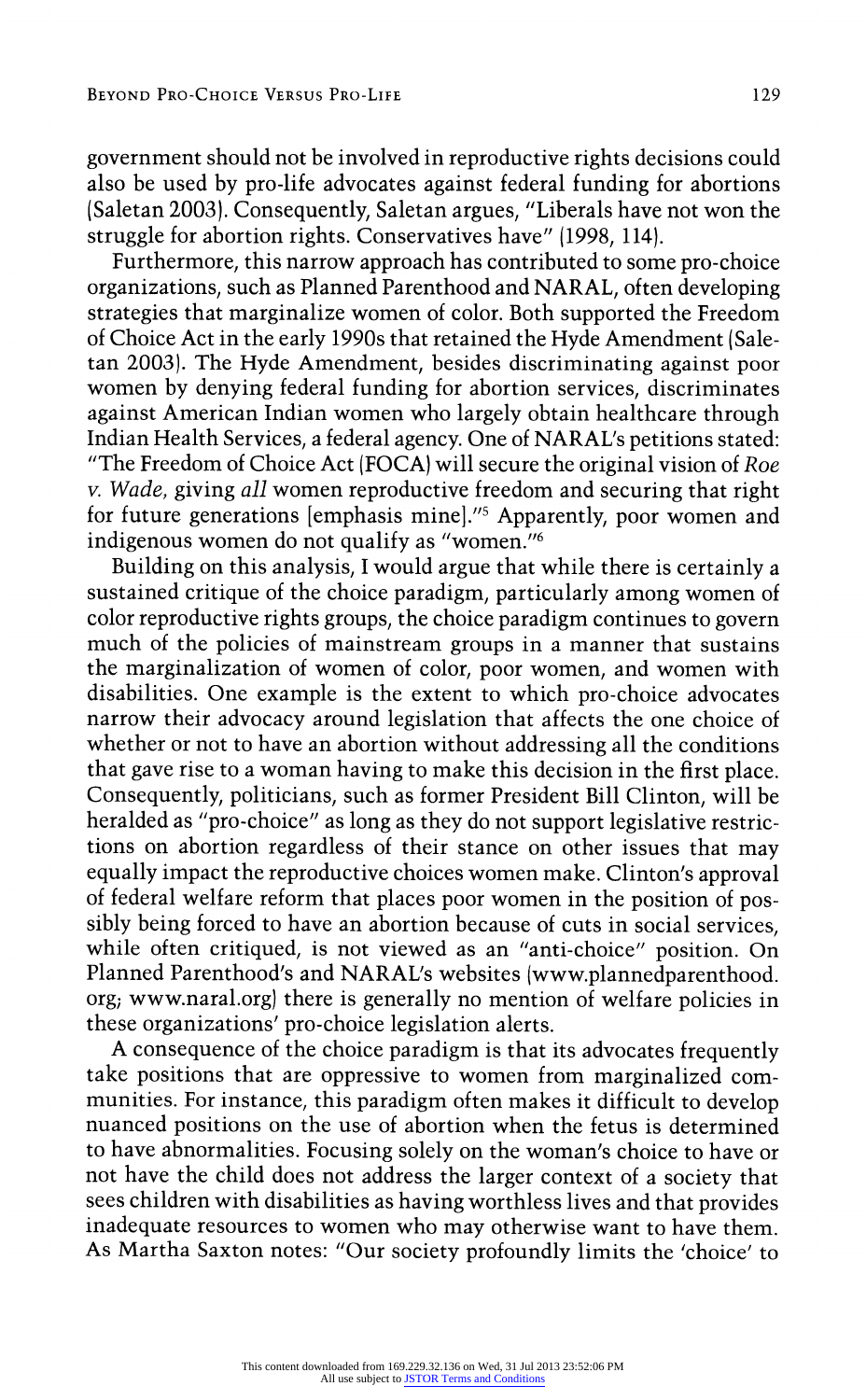**130 ANDREA SMITH** 

**love and care for a baby with a disability" (1998, 375). If our response to disability is to simply facilitate the process by which women can abort fetuses that may have disabilities, we never actually focus on changing economic policies that make raising children with disabilities difficult. Rashmi Luthra (1993) notes, by contrast, that reproductive advocates from other countries such as India, who do not operate from this same choice paradigm, are often able to develop more complicated political positions on issues such as this one.** 

**Another example is the difficulty pro-choice groups have in maintaining a critical perspective on dangerous or potentially dangerous contraceptives, arguing that women should have the "choice" of contraceptives. Many scholars and activists have documented the dubious safety record of Norplant and Depo-Provera, two long-acting hormonal contraceptives (Krust and Assetoyer 1993; Masterson and Guthrie 1986; Roberts 1997; Smith 2001). In fact, lawsuits against Norplant have forced an end to its distribution (although Norplant that remains on the shelves can be sold to women). In 1978, the FDA denied approval for Depo-Provera on the grounds that: (1) dog studies confirmed an elevated rate of breast cancer; (2) there appeared to be an increased risk of birth defects in human fetuses exposed to the drug; and (3) there was no pressing need shown for use of the drug as a contraceptive (Masterson and Guthrie). In 1987, the FDA changed its regulations and began to require cancer testing in rats and mice instead of dogs and monkeys; Depo-Provera did not cause cancer in these animals, but major concerns regarding its safety persist (Feminist Women's Health Centers 1997). Also problematic is the manner in which these contraceptives are frequently promoted in communities of color and often without informed consent (Krust and Assetoyer 1993; Masterson and Guthrie 1986; Smith 2001).7 Yet none of the mainstream pro-choice organizations have ever seriously taken a position on the issue of informed consent as part of their agenda.8 Indeed, Gloria Feldt, president of Planned Parenthood, equates opposition to Norplant and Depo-Provera as opposition to "choice" in her book The War on Choice (Feldt 2004,34,37). Planned Parenthood and NARAL opposed restrictions against sterilization abuse, despite the thousands of women of color who were being sterilized without their consent, because they saw such policies as interfering with a woman's "right to choose" (Nelson 2003, 144; Patchesky 1990, 8).** 

**Particularly disturbing has been some of the support given by these organizations to the Center for Research on Population and Security, headed by Stephen Mumford and Elton Kessel, which distributes globally a form of sterilization, Quinacrine. Quinacrine is a drug that is used to treat malaria. It is inserted into the uterus where it dissolves, causing the fallopian tubes to scar, rendering the woman irreversibly sterile. Family Health International conducted four in vitro studies and found**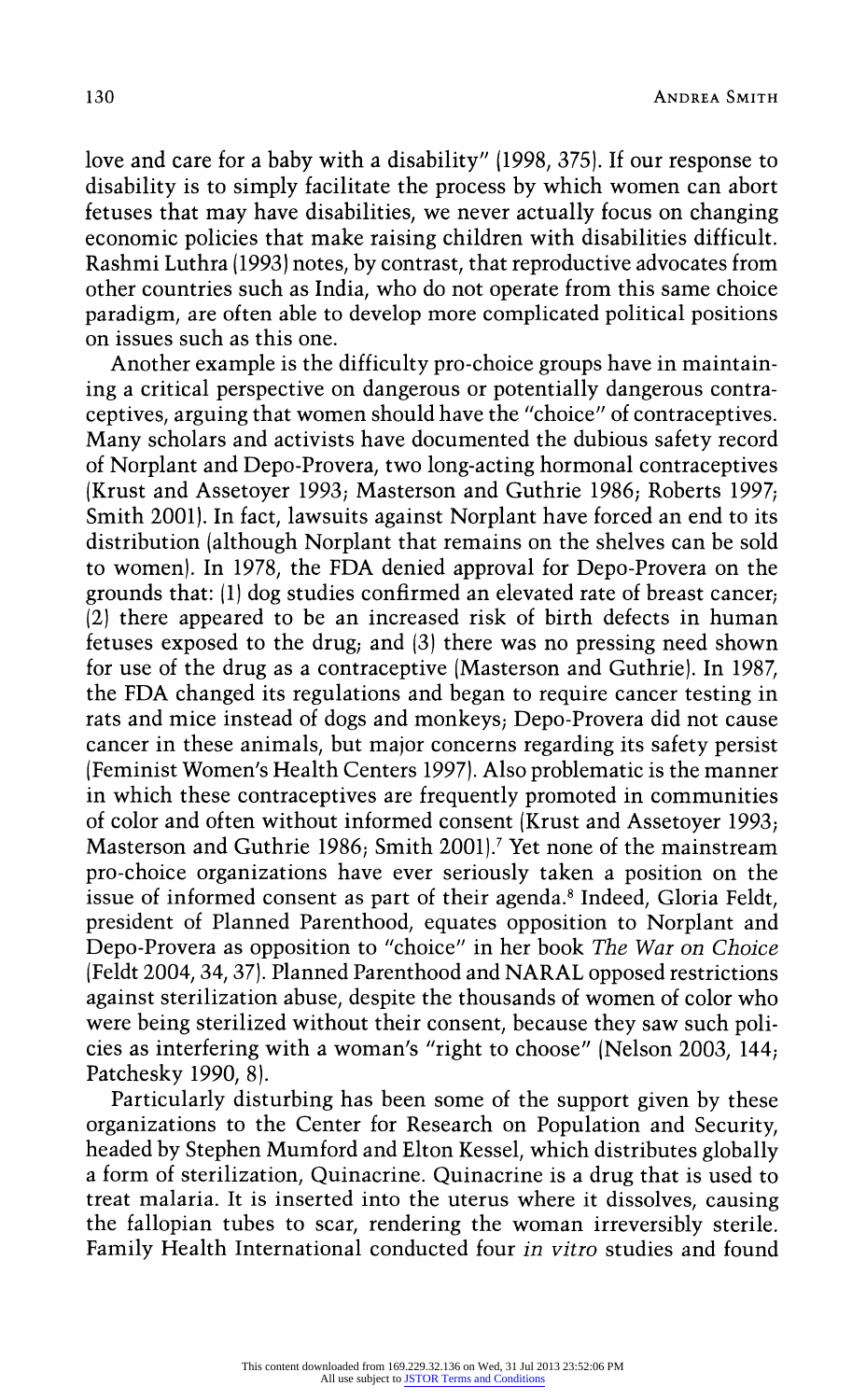**Quinacrine to be mutagenic in three of them (Controversy Over Sterilization Pellet 1994; Norsigian 1996). It, as well as the World Health Organization, recommended against further trials for female sterilization, and no regulatory body supports Quinacrine. However, the North Carolinabased Center for Research on Population and Security has circumvented these bodies through private funding from such organizations as the Turner Foundation and Leland Fykes organization (which incidentally funds pro-choice and anti-immigrant groups). The Center for Research on Population and Security has been distributing Quinacrine for free to researchers and government health agencies. There are field trials in eleven countries, with more than 70,000 women sterilized. In Vietnam, a hundred female rubber plant workers were given routine pelvic exams during which the doctor inserted the Quinacrine without their consent. Thus far, the side effects linked to Quinacrine include ectopic pregnancy, puncturing of the uterus during insertion, pelvic inflammatory disease, and severe abdominal pains. Other possible concerns include heart and liver damage and exacerbation of pre-existing viral conditions. In one of the trials in Vietnam, a large number of cases that had serious side effects were excluded from the data (Controversy Over Sterilization Pellet 1994; Norsigian 1996).** 

**Despite the threat to reproductive justice that this group represents, Feminist Majority Foundation featured the Center for Research on Population and Security at its 1996 Feminist Expo because, I was informed by the organizers, they promoted choice for women. Then in 1999, Planned Parenthood almost agreed to sponsor a Quinacrine trial in the United States until outside pressure forced it to change its position (Committee on Women, Population and the Environment 1999). A prevalent ideology within the mainstream pro-choice movement is that women should have the choice to use whatever contraception they want. This position does not consider: (1) that a choice among dangerous contraceptives is not much of a choice; (2) the millions of dollars pharmaceutical companies and the medical industry have to promote certain contraceptives, compared to the few resources women's advocacy groups have to provide alternative information on these same contraceptives; and (3) the social, political, and economic conditions in which women may find themselves are such that using dangerous contraceptives may be the best of even worse options.** 

**One reason that such groups have not taken a position on informed consent in the case of potentially dangerous contraceptives is due to their investment in population control. As Betsy Hartmann (1995) has argued, while contraceptives are often articulated as an issue of choice for white women in the first world, they are articulated as an instrument of population control for women of color and women in the third world (Hartmann 1995). The historical origins of Planned Parenthood are inextricably tied to the eugenics movement. Its founder, Margaret Sanger, increasingly**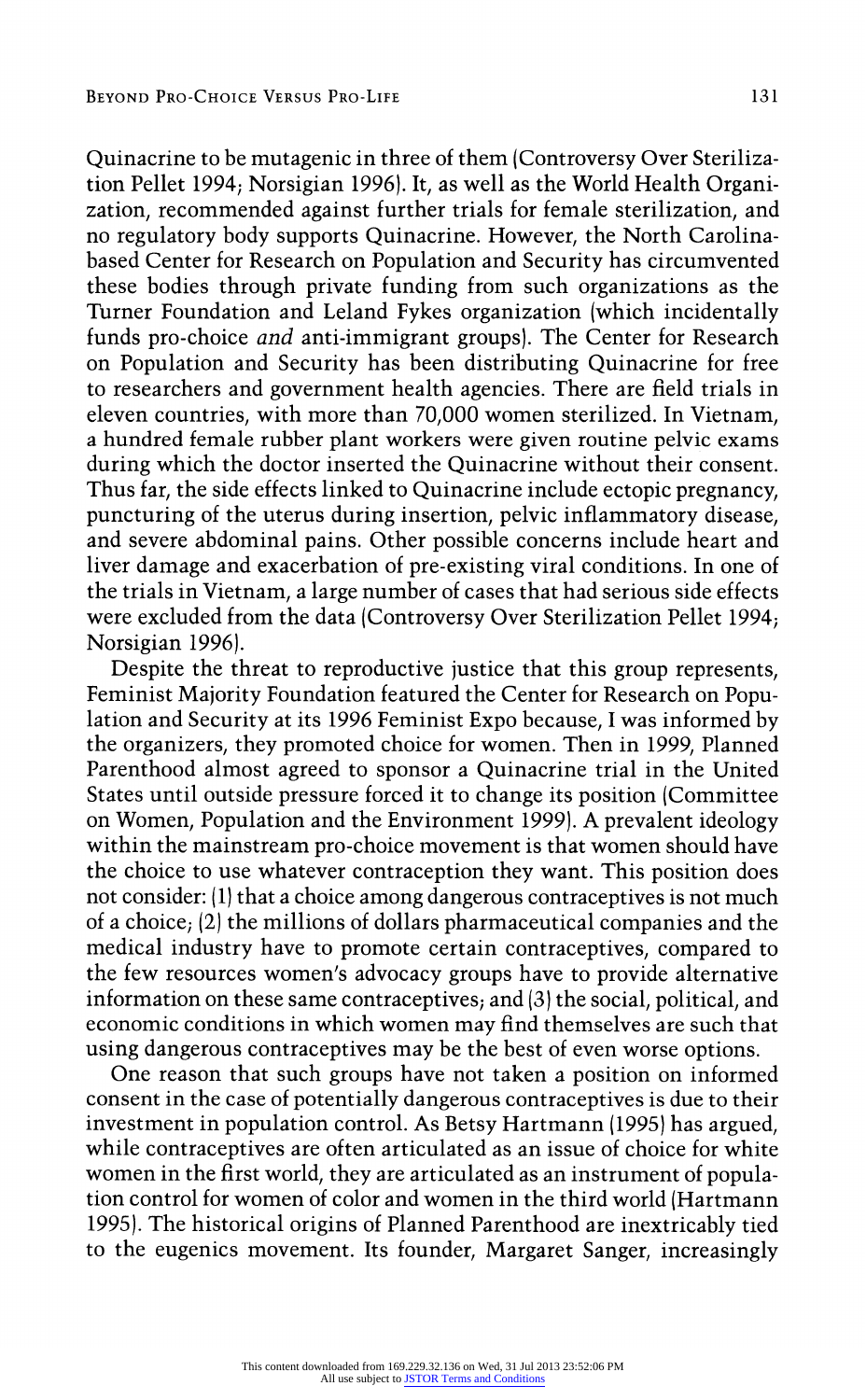**collaborated with eugenics organizations during her career and framed the need for birth control in terms of the need to reduce the number of those in the "lower classes" (Roberts 1997, 73). In a study commissioned in 1960, Planned Parenthood concluded that poor people "have too many children" (Rainwater 1960, 2); yet something must be done to stop this trend in order to "disarm the population bomb" (Rainwater 1960, 178). Today, Planned Parenthood is particularly implicated in this movement as can be seen clearly by the groups it lists as allies on its website (www. plannedparenthood.org): Population Action International, the Population Institute, Zero Population Growth, and the Population Council. A central campaign of Planned Parenthood is to restore U.S. funding to the United Nations Population Fund. In addition it asserts its commitment to addressing rapid population growth on this same website. I will not repeat the problematic analysis, critiqued elsewhere, of this population paradigm that essentially blames third-world women for poverty, war, environmental damage, and social unrest, without looking at the root causes of all these phenomena (including population growth)-colonialism, corporate policies, militarism, and economic disparities between poor and rich countries (Bandarage 1997; Hartmann 1995: Silliman and King 1999).** 

**As Hartmann (1995) documents, the United Nations Population Fund has long been involved in coercive contraceptive policies throughout the world. The Population Council produced Norplant and assisted in Norplant trials in Bangladesh and other countries without the informed consent of the trial participants (Hartmann 1995). In fact, trial administrators often refused to remove Norplant when requested (Cadbury 1995). All of these population organizations intersect to promote generally long-acting hormonal contraceptives of dubious safety around the world (Hartmann 1995). Of course, Planned Parenthood provides valuable family planning resources to women around the world as well, but it does so through a population framework that inevitably shifts the focus from family planning as a right in and of itself to family planning as an instrument of population control. While population control advocates, such as Planned Parenthood, are increasingly more sophisticated in their rhetoric and often talk about ensuring social, political, and economic opportunity, the population focus of this model still results in its advocates working to reduce population rather than to provide social, political, and economic opportunity.** 

**Another unfortunate consequence of uncritically adopting the choice paradigm is the tendency of reproductive rights advocates to make simplistic analyses of who our political friends and enemies are in the area of reproductive rights. That is, all those who call themselves pro-choice are our political allies while all those who call themselves pro-life are our political enemies. An example of this rhetoric is Gloria Feldt's description of anyone who is pro-life as a "right-wing extremist" (Feldt 2004, 5). As**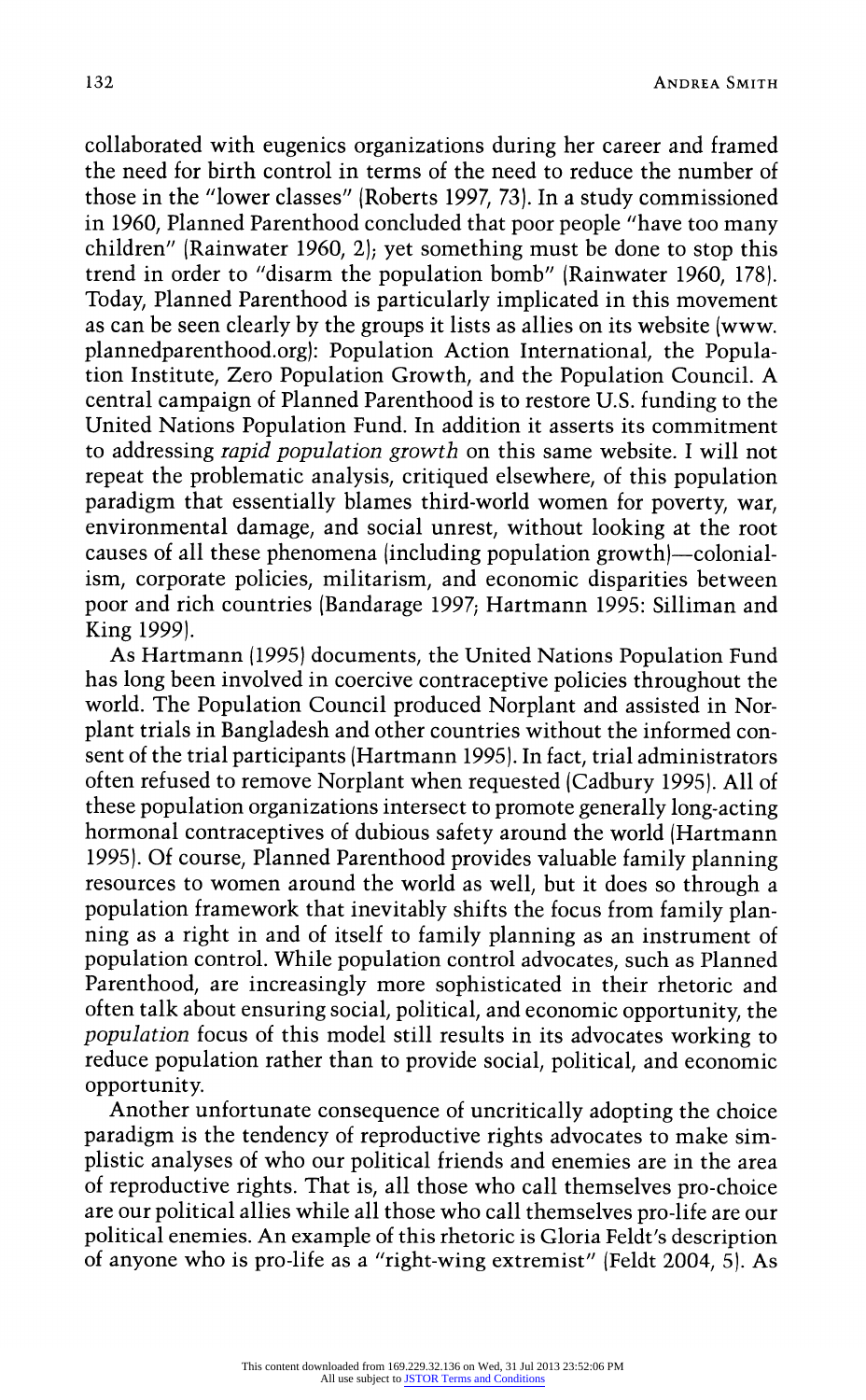**I have argued elsewhere, this simplistic analysis of who is politically progressive versus conservative does not actually do justice to the complex political positions people inhabit (Smith 2002). As a result, we often engage uncritically in coalitions with groups that, as anti-violence activist Beth Richie states, "do not pay us back" (2000, 31). Meanwhile, we often lose opportunities to work with people with whom we may have sharp disagreements, but who may, with different political framings and organizing strategies, shift their positions.** 

**To illustrate: Planned Parenthood is often championed as an organization that supports women's rights to choose with whom women of color should ally. Yet, as discussed previously, its roots are in the eugenics movement and today it is heavily invested in the population establishment. It continues to support population control policies in the third world, it almost supported the development of Quinacrine in the United States, and it opposed strengthening sterilization regulations that would protect women of color. Meanwhile, the North Baton Rouge Women's Help Center in Louisiana is a crisis pregnancy center that articulates its pro-life position from an anti-racist perspective. It argues that Planned Parenthood has advocated population control, particularly in communities of color. It critiques the Black Church Initiative for the Religious Coalition for Reproductive Choice for contending that charges of racism against Sanger are scare tactics (Blunt 2003, 22). It also attempts to provide its services from a holistic perspective-it provides educational and vocational training, GED classes, literacy programs, primary health care and pregnancy services, and child placement services. Its position: "We cannot encourage women to have babies and then continue their dependency on the system. We can't leave them without the resources to care for their children and then say, 'Praise the Lord, we saved a baby"' (Blunt 2003, 23).** 

**It would seem that while the two organizations support some positions that are beneficial to women of color, they both equally support positions that are detrimental to them. If we are truly committed to reproductive justice, why should we presume that we should necessarily work with Planned Parenthood and reject the Women's Help Center? Why would we not instead position ourselves independently from both of these approaches and work to shift their positions to a stance that is truly liberatory for all women?** 

#### **Beyond Pro-Life Versus Pro-Choice**

**To develop an independent position, it is necessary to reject the pro-life versus pro-choice model for understanding reproductive justice. Many reproductive advocates have attempted to expand the definitions of either pro-life or pro-choice depending on which side of this divide they may**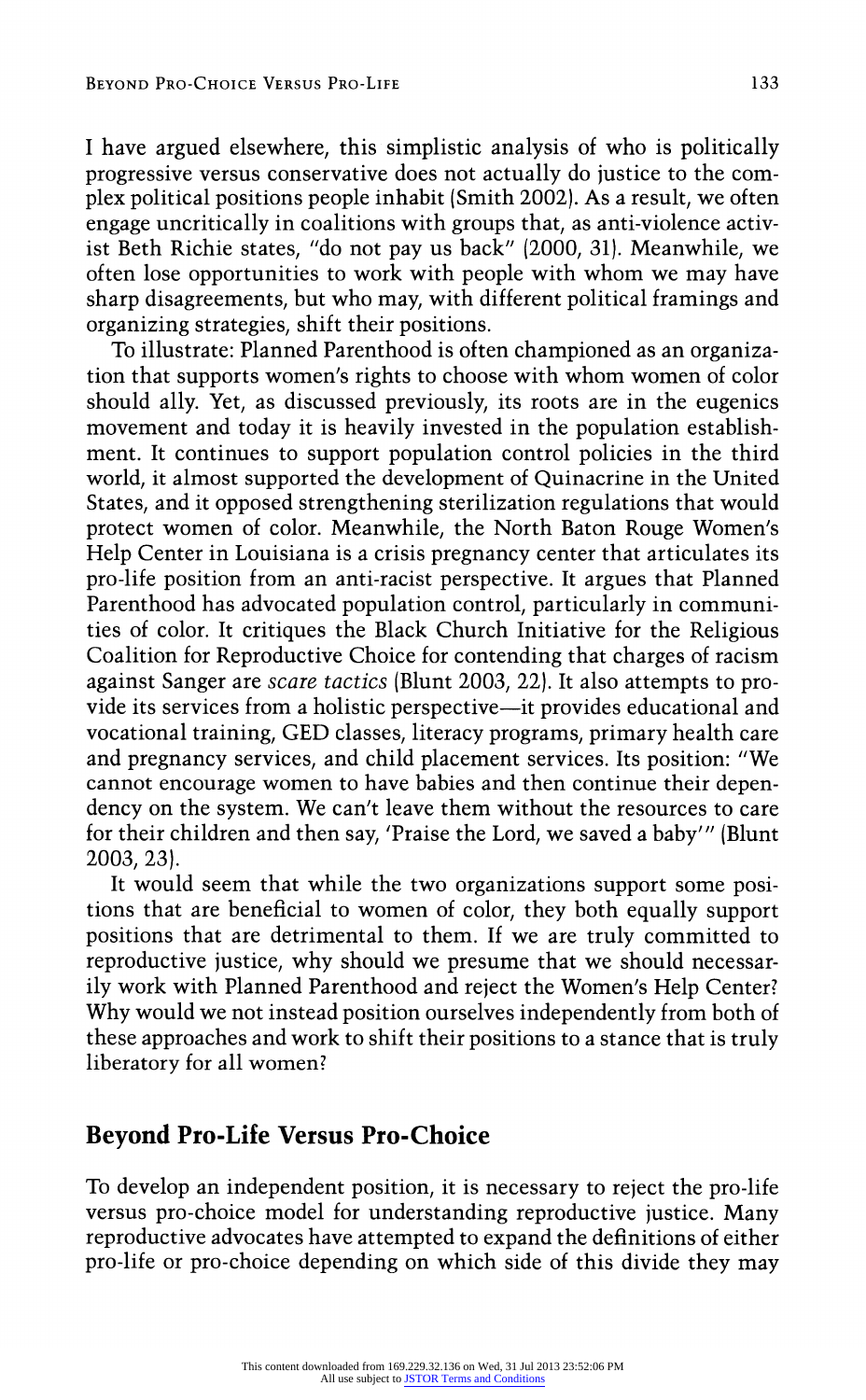**rest. Unfortunately, they are trying to expand concepts that are inherently designed to exclude the experiences of most women, especially poor women, women of color, indigenous women, and women with disabilities.** 

**If we critically assess the assumptions behind both positions, it is clear that these camps are more similar than they are different. As I have argued, they both assume a criminal justice regime for adjudicating reproductive issues (although they may differ as to which women should be subjected to this regime). Neither position endows women with inherent rights to their body-the pro-life position pits fetal rights against women's rights whereas the pro-choice position argues that women should have freedom to make choices rather than possess inherent rights to their bodies regardless of their class standing. They both support positions that reinforce racial and gender hierarchies that marginalize women of color. The pro-life position supports a criminalization approach that depends on a racist political system that will necessarily impact poor women and women of color who are less likely to have alternative strategies for addressing unwanted pregnancies. Meanwhile, the pro-choice position often supports population control policies and the development of dangerous contraceptives that are generally targeted toward communities of color. And both positions do not question the capitalist system-they focus solely on the decision of whether or not a woman should have an abortion without addressing the economic, political, and social conditions that put women in this position in the first place.** 

**Consequently, it is critical that reproductive advocates develop a framework that does not rest on the pro-choice versus pro-life framework. Such a strategy would enable us to fight for reproductive justice as a part of a larger social justice strategy. It would also free us to think more creatively about who we could work in coalition with while simultaneously allowing us to hold those who claim to be our allies more accountable for the positions they take. To be successful in this venture, however, it is not sufficient to simply articulate a women of color reproductive justice agenda-we must focus on developing a nationally coordinated women of color movement. While there are many women of color reproductive organizations, relatively few actually focus on bringing new women of color into the movement and training them to organize on their own behalf. And to the extent that these groups do exist, they are not generally coordinated as national mobilization efforts. Rather, national work is generally done on an advocacy level with heads of women of color organizations advocating for policy changes, but often working without a solid base to back their demands (Silliman et al. 2005/in press).** 

**Consequently, women of color organizations are not always in a strong position to negotiate with power brokers and mainstream pro-choice organizations or to hold them accountable. As an example, many women**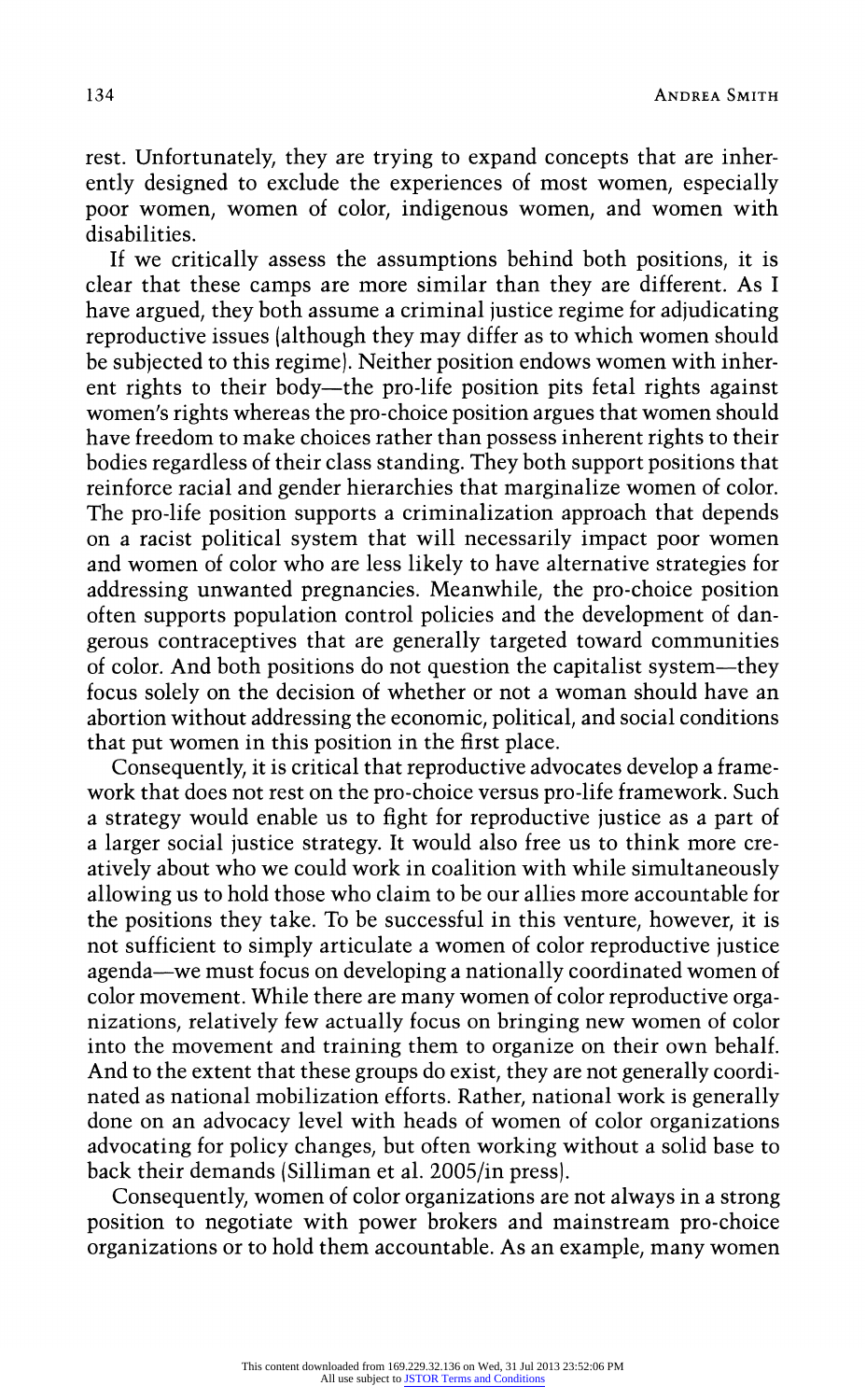**of color groups mobilized to attend the 2004 March for Women's Lives in Washington, D.C., in order to expand the focus of the march from a narrow pro-choice abortion rights agenda to a broad-based reproductive rights agenda. While this broader agenda was reflected in the march, it became co-opted by the pro-choice paradigm in the media coverage of the event. My survey of the major newspaper coverage of the march indicates that virtually no newspaper described it as anything other than a prochoice or abortion rights march.9 To quote New Orleans health activist Barbara Major, "When you go to power without a base, your demand becomes a request" (2003). Base-building work, on which many women of color organizations are beginning to focus, is very slow work that may not show results for a long time. After all, the base-building of the Christian Right did not become publicly visible for 50 years (Diamond 1989). Perhaps one day, we will have a march for women's lives in which the main issues addressed and reported will include: (1) repealing the Hyde Amendment; (2) stopping the promotion of dangerous contraceptives; (3) decriminalizing women who are pregnant and who have addictions; and (4) ending welfare policies that punish women, in addition to other issues that speak to the intersections of gender, race, and class in reproductive rights policies.** 

**At a meeting of the United Council of Tribes in Chicago, representatives from the Chicago Pro-Choice Alliance informed us that we should join the struggle to keep abortion legal or else we would lose our reproductive rights. A woman in the audience responded, "Who cares about reproductive rights; we don't have any rights, period." What her response suggests is that a reproductive justice agenda must make the dismantling of capitalism, white supremacy, and colonialism central to its agenda, and not just as principles added to organizations' promotional material designed to appeal to women of color, with no budget to support making these principles a reality. We must reject single-issue, pro-choice politics of the mainstream reproductive rights movement as an agenda that not only does not serve women of color, but actually promotes the structures of oppression which keep women of color from having real choices or healthy lives.** 

**Andrea Smith (Cherokee) is a co-founder of Incite! Women of Color Against Violence and the Chicago chapter of Women of All Red Nations. She serves as interim coordinator for the Boarding School Healing Project. She is an Assistant Professor of American Culture and Women's Studies at the University of Michigan. Send correspondence to Program in American Culture, 3700 Haven Hall, University of Michigan, Ann Arbor, MI 48109; tsalagi@umich.edu.**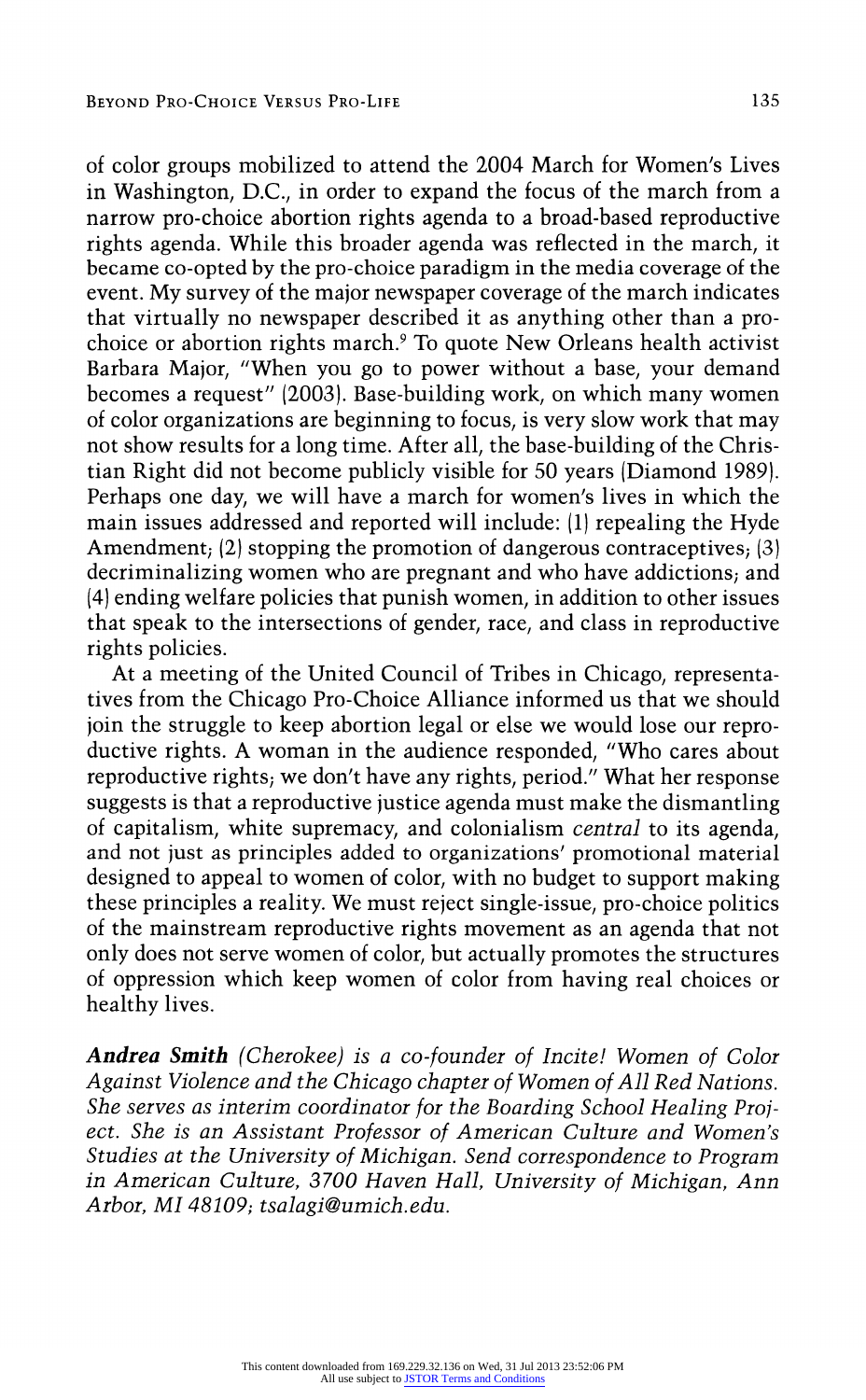## **Notes**

- **1. This block quote is a compilation of Colson quotes from three different sources (Colson 1983, 15; Fager 1982, 23; Forbes 1982, 34).**
- **2. As Roberts (1997) and Maher (1990) note, addiction is itself a result of social and political conditions, such as racism and poverty, which the U.S. government does not take steps to alleviate, and then blames women who are victimized by these conditions. Furthermore, the government provides no resources for pregnant women to end their addictions; it simply penalizes them for continuing a pregnancy. Thus assigning moral culpability primarily to pregnant women with addiction problems is a dubious prospect.**
- **3. Additionally, several reproductive rights advocates at the historic SisterSong Conference on Women of Color and Reproductive Justice held in Atlanta, November 13-16, 2003, noted that some local Planned Parenthood agencies were currently offering financial incentives for women who are addicted to accept long-acting contraceptives or were distributing literature from CRACK. This policy was not uniform among Planned Parenthood chapters, however, and many Planned Parenthood chapters condemn this practice.**
- **4. For further analysis of how welfare reform marks poor women and women of color as women who make "bad choices" and hence should have these choices restricted through marriage promotion, family caps (or cuts in payments if recipients have additional children), and incentives to use long-acting hormonal contraceptives, see Mink 1999.**
- **5. The petition can be found on the Web at http://www.wanaral.org/ sOltakeaction/200307101.shtml**
- **6. During this period, I served on the board of Illinois National Abortion and Reproductive Rights Action League (NARAL), which was constituted primarily of women of color. Illinois NARAL broke with National NARAL in opposing the Freedom of Choice Act (FOCA). Despite many heated discussions with NARAL president Kate Michelman, she refused to consider the perspective of women of color on this issue.**
- **7. I was a co-organizer of a reproductive rights conference in Chicago in 1992. There, hotline workers from Chicago Planned Parenthood reported that they were told to tell women seeking contraception that Norplant had no side effects. In 2000, women from a class I was teaching at University of California, Santa Cruz, informed the class that when they asked Planned Parenthood workers what were the side effects of Depo-Provera, the workers said that they were not allowed to tell them the side effects because they were supposed to promote Depo-Provera. Similar problems in other Planned Parenthood offices were reported at the previously mentioned SisterSong conference. These problems around informed consent are not necessarily a national Planned Parenthood policy or uniform across all Planned Parenthood agencies.**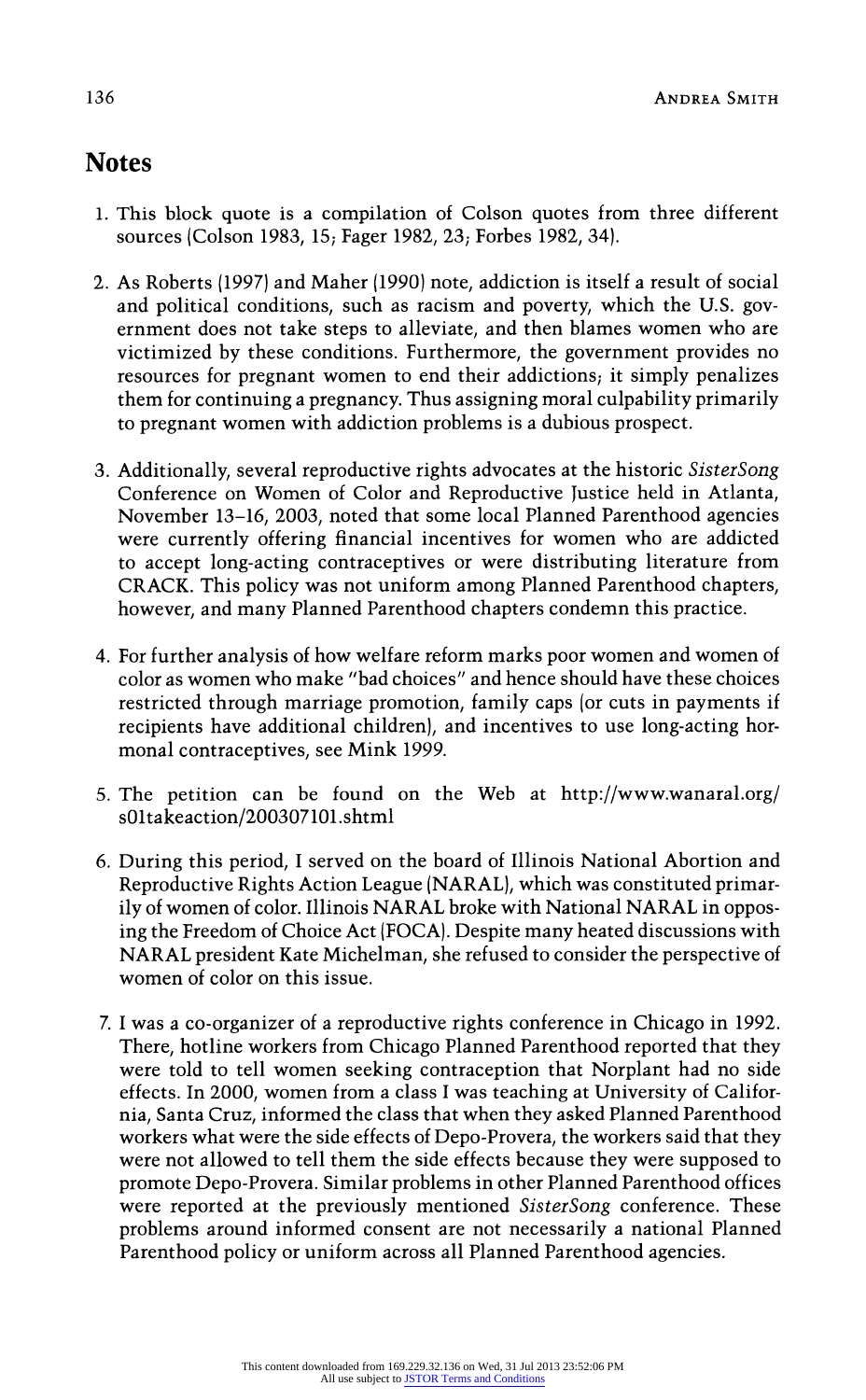- **8. In 1994 when NARAL changed its name from the National Association for the Repeal of Abortion Laws to the National Abortion and Reproductive Rights Action League, it held a strategy session for its state chapters which I attended. Michelman and her associates claimed that this name change was reflective of NARAL's interest in expanding its agenda to new communities, and informed consent around contraceptives would be included in this expanded agenda. I asked how much of NARAL's budget was going to be allocated to this new agenda. Their reply: none. They were going to release a report on these new issues, but they were going to work only on the issues NARAL had addressed traditionally.**
- **9. Newspapers surveyed which focused solely on abortion rights include The New York Times (Toner 2004); Connecticut Post ("Abortion-Rights Marchers Crowd D.C." 2004); New York Newsday (Phelps 2004); Syracuse Post Standard (Gadoua 2004); The Record (Varoqua 2004); The Baltimore Sun (Gibson 2004); The Commercial Appeal (Wolfe 2004); Richmond Times Dispatch (Smith 2004); Marin Independent Journal ("Marchers Say Bush Policies Harm Women" 2004); Salt Lake Tribune (Stephenson 2004); The Capital Times (Segars 2004); Dayton Daily News (Dart 2004); Milwaukee Journal Sentinel (Madigan 2004); Cleveland Plains Dealer (Diemer 2004); Minneapolis Star Tribune (O'Rourke 2004); Chicago Daily Herald (Ryan 2004); Chicago Sun-Times (Sweeney 2004); The Columbus Dispatch (Riskind 2004); San Francisco Chronicle (Marinucci 2004); and Dayton Daily News (Wynn 2004). The coverage of "other" issues in a few papers were limited to "The concerns they voiced extended beyond the issues of abortion to health care access, AIDS prevention, birth control and civil rights" in San Francisco Chronicle (Marinucci 2004); "Another group flashed signs calling for the government to recognize same-sex marriage" in the Houston Chronicle (Black 2004); "Various trends and vendors on the Mall also promoted other political causes, including welfare, the Falun Gong movement in China, homosexual 'marriage,' the socialist movement, environmentalism, and striking Utah coal miners" in the Atlanta Journal-Constitution (Dart and Pickel 2004); "'This morning I was saying that I was mainly here for abortion,' said Gresh, reflecting on the march. 'But now, going through this, I realize that there are so many issues. Equal pay is a big issue. And globalization, and women's rights around the world"' in the Pittsburgh Post-Gazette (Belser 2004).**

#### **References**

**"Abortion-Rights Marchers Crowd D.C." 2004. Connecticut Post, April 26.** 

**Bandarage, Asoka. 1997. Women, Population and Global Crisis. London: Zed.** 

**Belser, Ann. 2004. "Local Marchers Have Many Issues." Pittsburgh Post-Gazette, April 26, A4.** 

- **Black, Joe. 2004. "Marchers Rally for Abortion Rights." Houston Chronicle, April 26, Al.**
- **Blunt, Sheryl. 2003. "Saving Black Babies." Christianity Today 47 (February): 21-3.**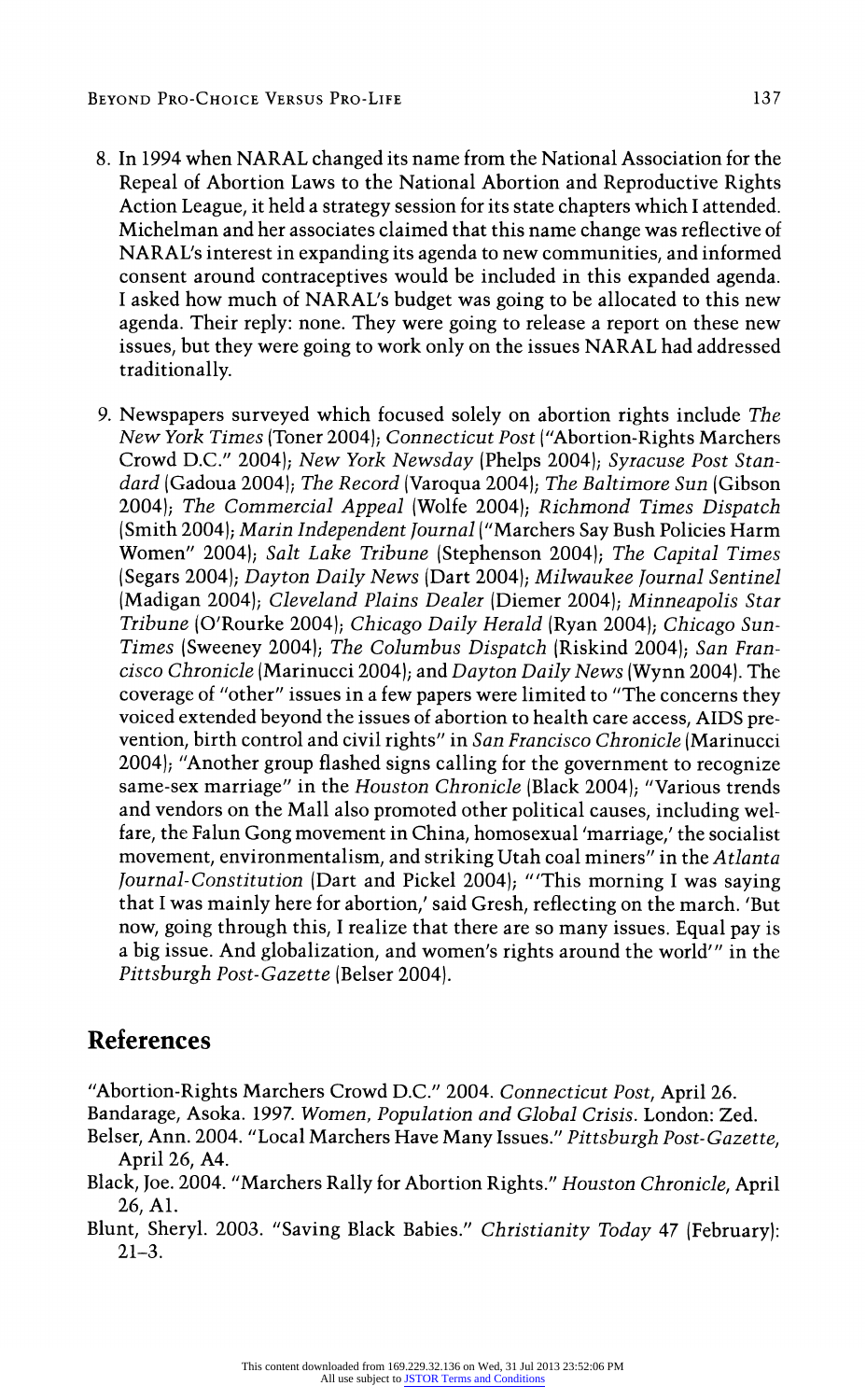- **Box, Steve, and Chris Hale. 1982. "Economic Crisis and the Rising Prisoner Population in England and Wales." Crime and Social Justice 17:20-35.**
- **Bushnell, Jeanette. 2004. Interview with author, 21 May.**
- **Butterfield, Fox. 2000. "Study Shows a Racial Divide in Domestic Violence Cases." The New York Times, May 18, A16.**
- **Cadbury, Deborah. 1995. Human Laboratory. Video, BBC.**
- **Colson, Charles. 1985. "God Behind Bars." Christian Life 47 (September):28-32.** 
	- **. 1983. "Why Charles Colson's Heart is Still in Prison." Christianity Today 27 (September 16):12-4.**
- **. 1980. "Prison Reform: Your Obligation as a Believer." Christian Life 41 (April):23-4; 50-6.**
- **. 1977. "Who Will Help Penitents and Penitentiaries?" Eternity 28 (May): 12-7,34.**
- **Committee on Women, Population and the Environment. 1999. Internal Correspondence.**
- **Controversy Over Sterilization Pellet. 1994. Political Environments 1 (Spring):9.**
- **Cook-Lynn, Elizabeth. 1998. Why I Can't Read Wallace Stegner and Other Essays. Madison: University of Wisconsin Press.**
- **Crum, Gary, and Thelma McCormack. 1992. Abortion: Pro- Choice or Pro-Life? Washington, DC: American University Press.**
- **Currie, Elliott. 1998. Crime and Punishment in America. New York: Metropolitan Books.**
- **Dart, Bob. 2004. "Abortion-Rights Backers March." Dayton Daily News, April 26, Al.**
- **Dart, Bob, and Mary Lou Pickel. 2004. "Abortion Rights Supporters March." Atlanta Journal-Constitution, April 26, IA.**
- **Davis, Angela. 2003. Are Prisons Obsolete? New York: Seven Stories Press.**
- **Diamond, Sara. 1989. Spiritual Warfare. Boston: South End Press.**
- **Diemer, Tom. 2004. "Thousands Rally for Choice 500,000 to 800,000 March in D.C. in Support of Abortion Rights." Cleveland Plains Dealer, April 26, Al.**
- **Donziger, Steven. 1996. The Real War on Crime. New York: Harper Collins.**

**Dorris, Michael. 1989. The Broken Cord. New York: Harper & Row.** 

- **Dilulio, John. 1999. Keynote Address, Justice Fellowship Conference. Washington, D.C., February.**
- **Fager, Charles. 1982. "No Holds Barred." Eternity 33 (April 1982):20-4.**
- **Feldt, Gloria. 2004. The War on Choice. New York: Bantam Books.**
- **Feminist Women's Health Centers. 1997. "Depo-Provera (The Shot)," http://www. fwhc.org/bcdepo.html.**
- **Forbes, Cheryl. 1982. "What Hope for America's Prisons." Christian Herald 105 (April): 32-40.**
- **Gadoua, Renee. 2004. "A Woman Should Decide." Post-Standard, April 26, Bi.**
- **Gibson, Gail. 2004. "Thousands Rally for Abortion Rights." Baltimore Sun, April 26, IA.**
- **Hartmann, Betsy. 1995. Reproductive Rights and Wrongs: The Global Politics of Population Control. Boston: South End Press.**
- **Ignatieff, Michael. 1978. A Just Measure of Pain. New York: Pantheon Books.**
- **Jankovic, Ivan. 1977. "Labour Market and Imprisonment." Crime and Social Justice 8:17-31.**
- **Kigvamasud'Vashi, Theryn. 2001. "Fact Sheet on Positive Prevention/CRACK**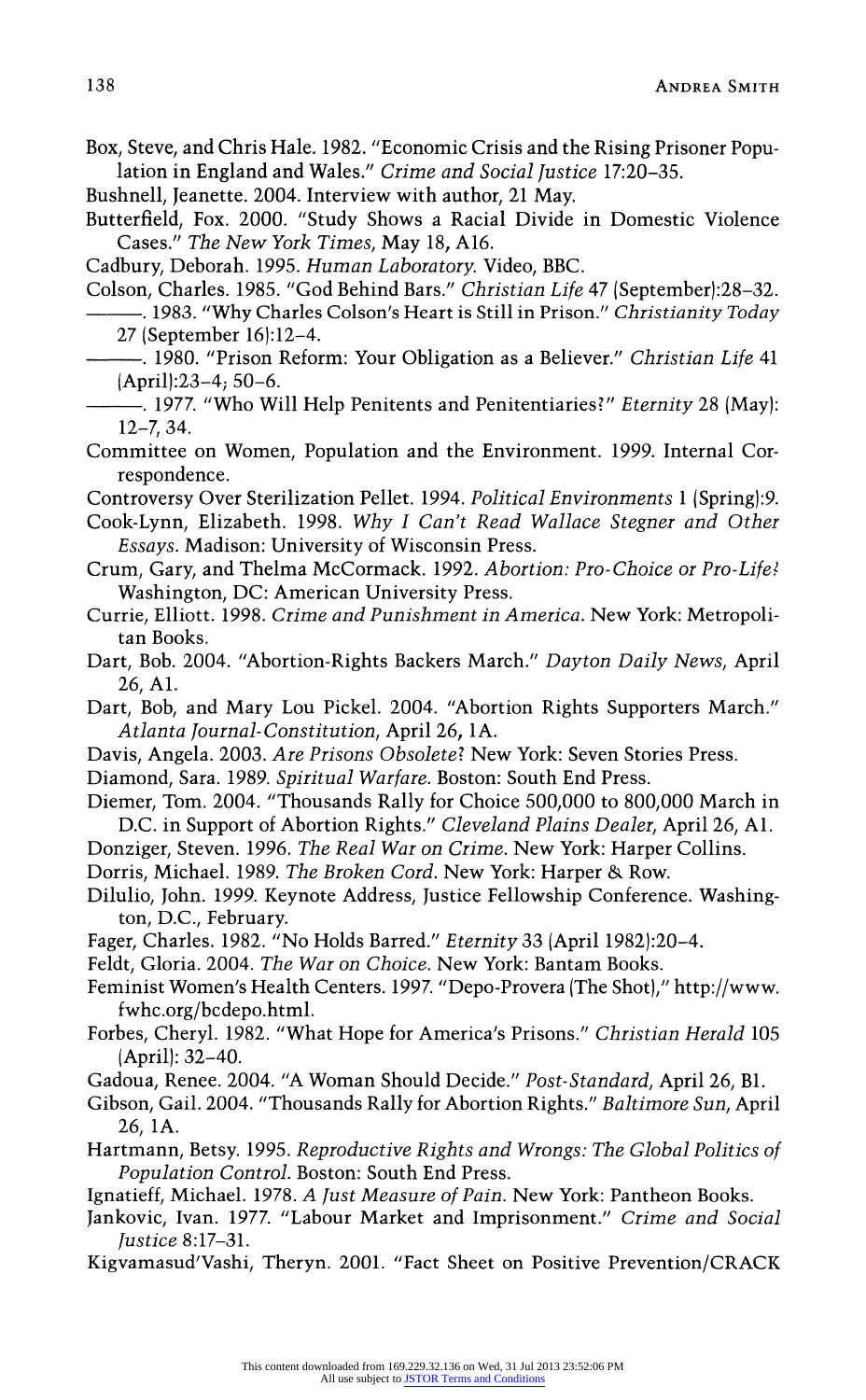**(Children Requiring a Caring Kommunity)." Seattle: Communities Against Rape and Abuse.** 

- **Krust, Lin, and Charon Assetoyer. 1993. "A Study of the Use of Depo-Provera and Norplant by the Indian Health Services." Lake Andes: South Dakota: Native American Women's Health Education Resource Center.**
- **Lawton, Kim. 1988. "So What Should We Do with Prisoners." Christianity Today 32 (November 4):38-9.**
- **Luthra, Rashmi. 1993. "Toward a Reconceptualization of 'Choice': Challenges at the Margins." Feminist Issues 13 (Spring):41-54.**
- **Madigan, Erin. 2004. "Hundreds of Thousands March for Abortion Rights." Milwaukee Journal Sentinel, April 26, 3A.**
- **Maher, Lisa. 1990. "Criminalizing Pregnancy-The Downside of a Kinder, Gentler Nation? " Social Justice 17 (Fall):11 1-35.**
- **Major, Barbara. 2003. Keynote Address, National Women's Studies Association National Conference. New Orleans, June.**
- **Mancini, Michael. 1991. One Dies, One Gets Another. Columbia: University of South Carolina Press.**
- **"Marchers Say Bush Policies Harm Women." 2004. Marin Independent Journal, April 26, Nation/World.**
- **Marinucci, Carla. 2004. "Hundreds of Thousands in D.C. Pledge to Take Fight to Polls." San Francisco Chronicle, April 26, Al.**
- **Masterson, Mike, and Patricia Guthrie. 1986. "Taking the Shot." Arizona Republic, n.p.**
- **Mauer, Marc. 1999. Race to Incarcerate. New York: New Press/WW Norton.**
- **Mill, Manny. 1999. "No Prisons in Heaven." New Man 8 (January/February):74.**
- **Mink, Gendolyn, ed. 1999. Whose Welfare? Ithaca: Cornell University Press.**
- **Nelson, Jennifer. 2003. Women of Color and the Reproductive Rights Movement. New York: New York University Press.**
- **Norsigian, Judy. 1996. "Quinacrine Update." Political Environments 3 (Spring): 26-7.**
- **O'Rourke, Lawrence. 2004. "Thousands Rally for Abortion Rights." Star Tribune, April 26, LA.**
- **Patchesky, Rosalind. 1990. Abortion and Woman's Choice. Boston: Northeastern University Press.**
- **Phelps, Timothy. 2004. "Demonstration in D.C." New York Newsday, April 26, A05.**
- **Prison Activist Resource Center. 2004. http://www.prisonactivist.org.**
- **Pulliam, Russ. 1987. "A Better Idea than Prison." Christian Herald 110 (November):28-31.**
- **Rainwater, Lee. 1960. And the Poor Get Children. Chicago: Quadrangle Books.**

**Richie, Beth. 2000. "Plenary Presentation." In The Color of Violence: Violence Against Women of Color, ed. Incite! Women of Color Against Violence, 124. University of California, Santa Cruz: Incite! Women of Color Against Violence.** 

- **Riskind, Jonathan. 2004. "Supporters of Abortion Rights Seek Forefront." The Columbus Dispatch, April 25, 1A.**
- **Roberts, Dorothy. 1997. Killing the Black Body. New York: Pantheon Books.**
- **Rodriguez, Dylan. 2000. "The Challenge of Prison Abolition." Social fustice 27 (Fall): 212-8**